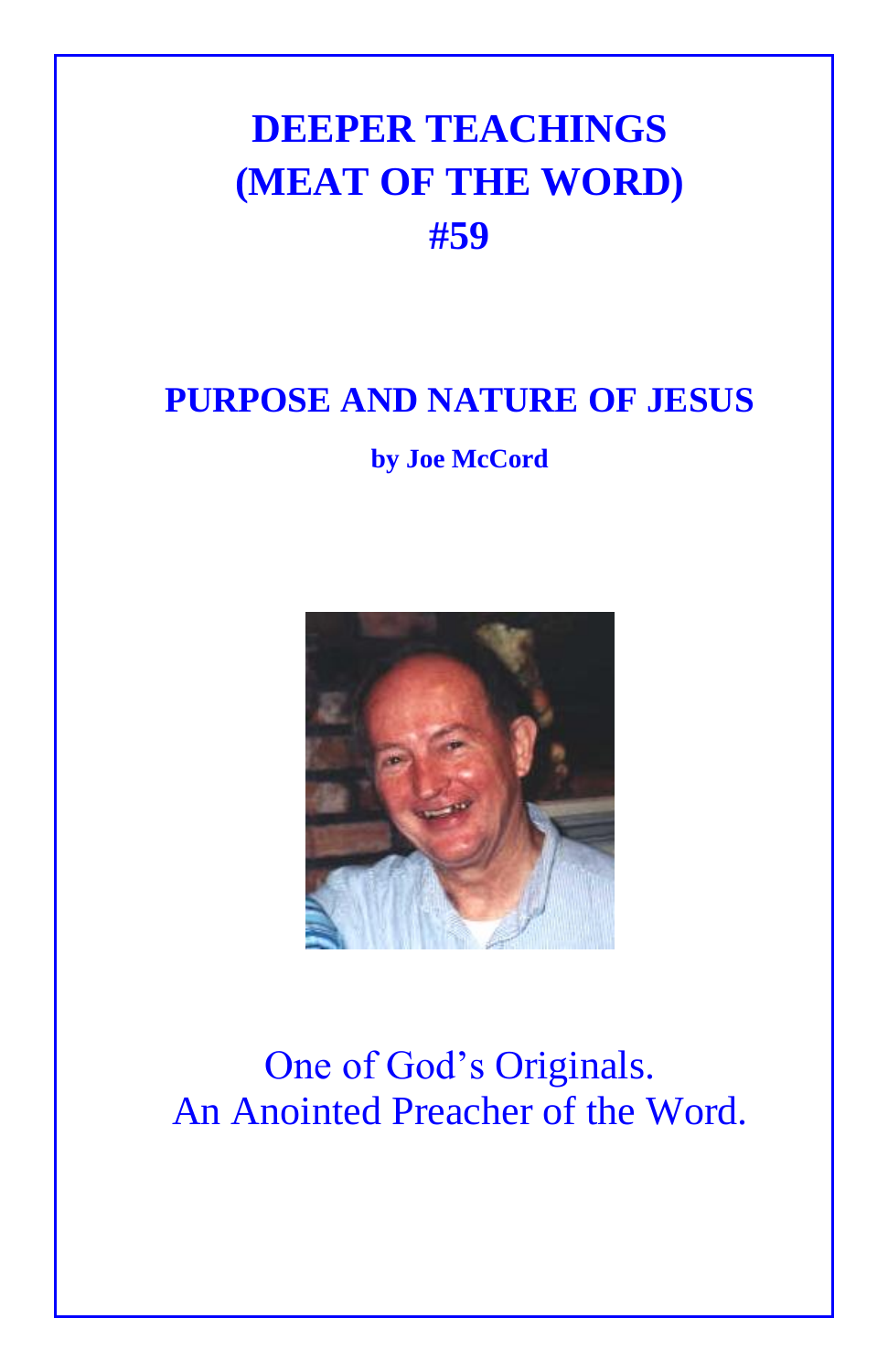## **PURPOSE AND NATURE OF JESUS by Joe McCord**

I had a dream recently, and in the dream I was talking to one who asked me why there was all this confusion in the move of God; and I answered her that this confusion must come in order that all of those who have not allowed God to work enough stability in them to stand in the truth may prove by that trial of fire, their faith, in order that all of those who have not had that stability worked in them may be weeded out.

Beloved, we are in that hour where our faith is being tried as never before, and one of the issues that I want to talk about, that there seems to be great controversy and confusion over in the move of God is, that which has to do with the name, the nature, and the person of Jesus Christ. We find that on many hands and in many places there is confusion concerning what we really are teaching about Christ, concerning His manifestation in a corporate Body; concerning our individual relationship with Him. Some time ago, we had a ministry leave the move of God whom we all loved, and this word is in no sense intended to be coming against that ministry. A few have tried to distort it here and there, and speak as if we were ministering against someone - we are not ministering against anybody. We have nothing, we trust, in our hearts but God's love for all those that have departed from our midst.

 However, some have departed because, they say, "We disagree with your Christology," and they say, "By that we mean that we no longer believe that Christ is manifested in a many-membered Body; but we believe that Jesus, as an individual man- - alone, isolated manymembered Body, is the Christ." We are going to look a number of scriptures - around twenty or more - and we will not totally exhaust the field of Christology in doing that, by a long shot. I want to make plain that I don't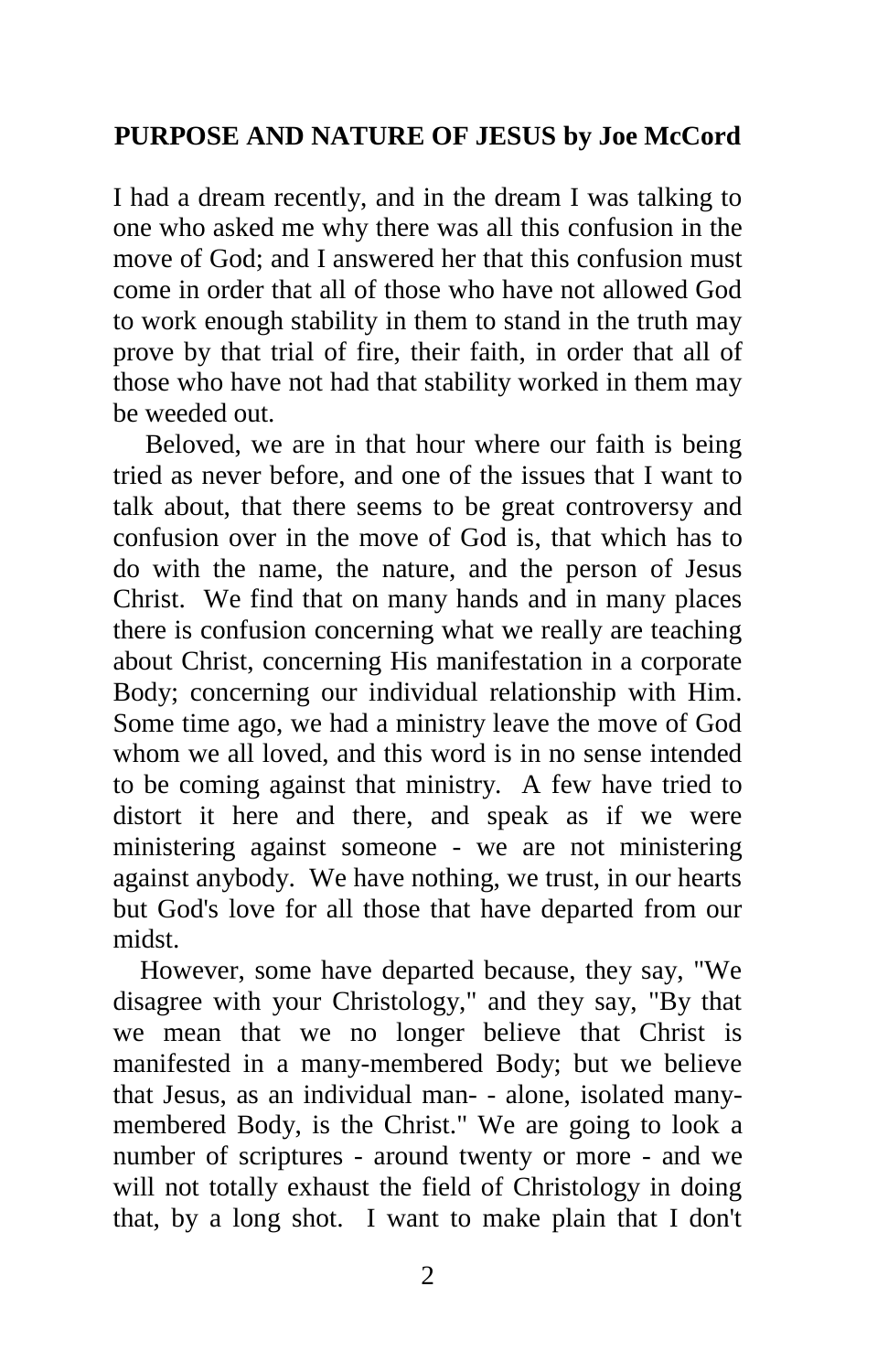claim, in what I am sharing, to be representing all the ministry in the move of God. I don't claim to be saying, "This is where the Body of Christ stands in this area," but as a result of a burden in my spirit, I searched out a number of scriptures and sought the dealing of the Spirit of God that I might have a clear expression of how this ministry sees it; because I know it's an issue in the hearts of many in this hour.

A lot of this is going to be foundational. I believe we have to go beyond foundations, but I also find that many in this hour are confused to the point where it almost appals me concerning even basic foundational truths; therefore, I want to start with about as basic an elementary beginning as we could start with; and I want to just talk about the word, "Jesus Christ." I trust that everybody is mature enough to know that Christ was not Jesus last name. It was not a situation where you had a family named Mary and Joseph Christ, and they had a boy and named him Jesus and he became Jesus Christ; but the term, "Christ," is a title, and it means, the "Anointed One." It is a title in the same way that you may speak of "General Jones," or, "Captain Buddy," or, "Preacher Sam," and I hope before I'm through with this study that it will be clear that in the same way that when you say, "General Jones," "Captain Buddy," or "Preacher Sam," you are not implying that they are the only preacher or the only captain or the only general; that although Jesus has a unique place as the Head of His many-membered Body, neither is He, according to the Word of God, the only Anointed One.

Before we even look at a single scripture - and we are going to look at many - I also want to say in the beginning, that I fully recognize, and I'm convinced from the bottom of my heart - and in this area I can represent all of the ministry - that Jesus has a unique place as the Lord and Saviour of the world, and as the Head of His many-membered Body. I absolutely believe He is the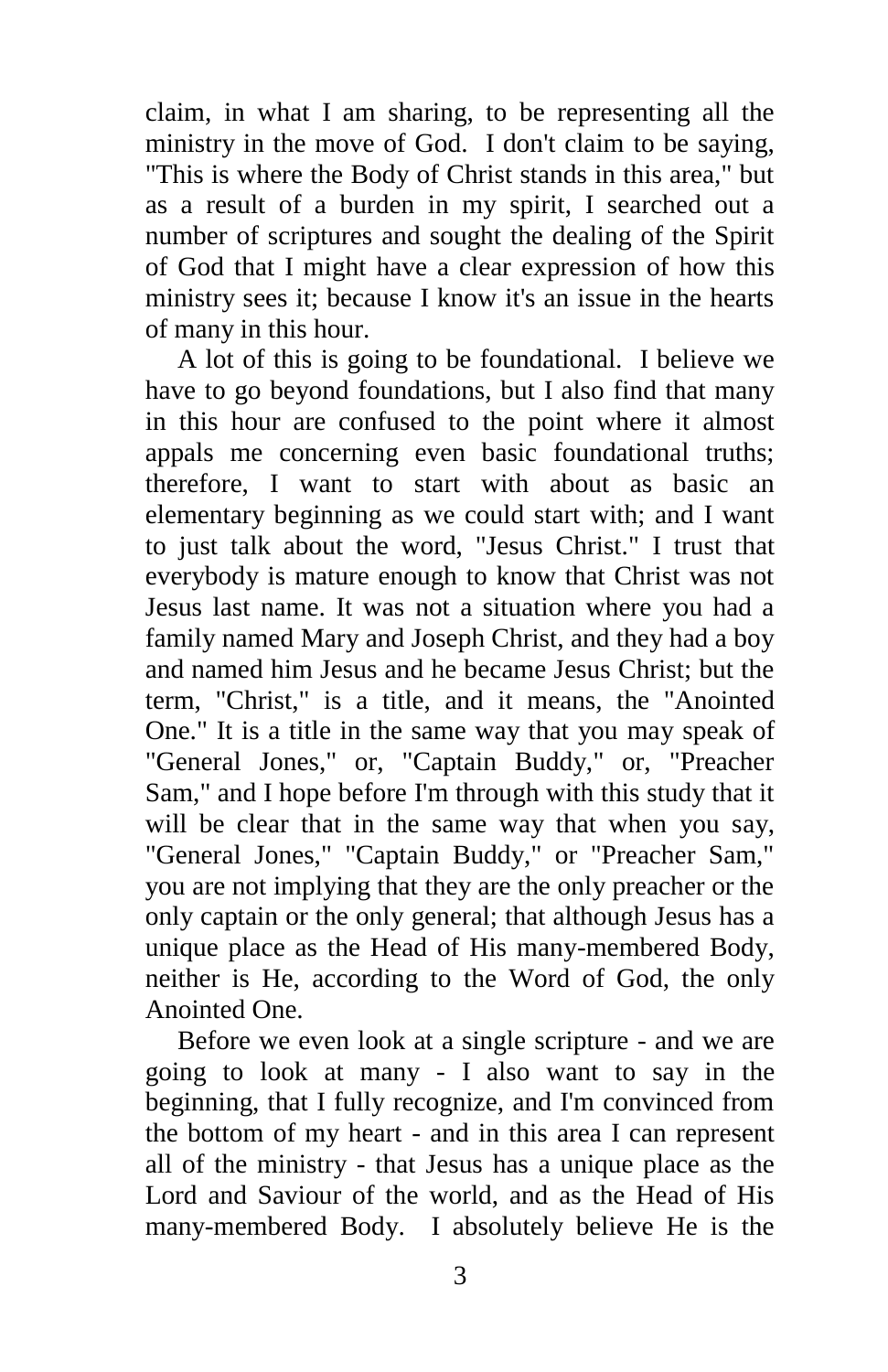Head of His Body, which is the Church. I am a preacher who knows that Jesus is his Head. I never wake up in the morning without praying in the name of Jesus. I never sit down to a meal without thanking God for it in the name of Jesus - I know that He is my Head - and I know that this whole ministry knows that He is their Head; and I know, furthermore, that He is going to remain and continue to be our Head - right up to the hour that we are made exactly like Him; and then we'll look at the scripture that tells us what happens after that. But I want you to know that I believe He is the Head. I want you also to know that I believe in the importance of a personal salvation experience, and of a personal intimate relationship with the Lord Jesus Christ; and I believe you have no foundation to walk in God whatsoever without a personal saving experience of His grace and an intimate personal relationship with Him.

I know that seems elementary, but I've been amazed because I find myself in the midst of people that I believe sing about Jesus as much as any people I've ever seen we sing Jesus in the morning, Jesus in the noontime, Jesus when the sun goes down; we sing bless that wonderful name of Jesus; you sit on the platform and you'll hear someone shout the name of Jesus - I believe that I'm in the midst of a ministry and a people that honor the name of Jesus as much as any people I've ever seen; and yet I have been astonished to hear that there are those that say that this ministry and these people do not honor Him as the Head or realize the necessity of a personal relationship with Him. I want you to know the very foundation of the faith is a personal relationship with Him.

In the hour when God first called me to the ministry, the man who was my spiritual father and who had led me to Christ originally gave me a book. The book was about a preacher in Scotland and told the story of the hour when this preacher was ordained and preached his first sermon in the church of a little Scottish town in Drumtochie, and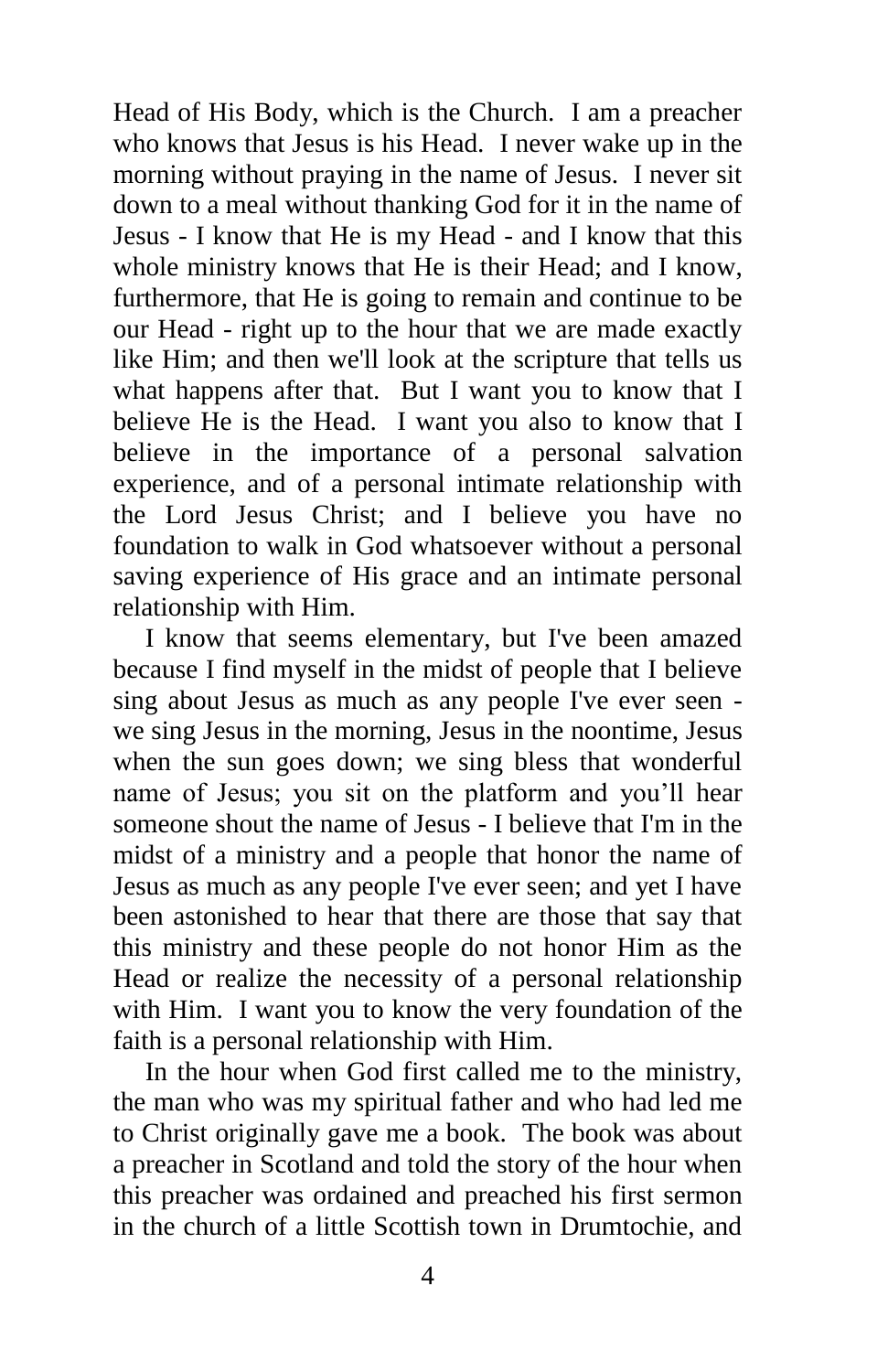he was laboring over that sermon with all of his theological books. He was writing a manuscript, and he was trying to get everything letter-perfect. He struggled and struggled to get a theologically correct word; and finally the Spirit of God began to deal with him, and God reminded him of how his own mother, on her deathbed had prayed a dying prayer before she died - she was thrilled that God had called her son into the ministry - and she said to him, "Son, always remember to say a good word for Jesus Christ."

And therefore he preached a very simple sermon on that Sunday morning that did not shake the whole world, and it did not even shake all of Drumtochie, but there was life in it, because the simple message of the saving grace of Jesus was lifted up**.** This man gave me this book when I first was ordained and he wrote something in the flyleaf of the book, that said, "Dear Joe, always remember to say a good word for Jesus Christ." I tell you, from that hour I have wanted that to be the foundation of my ministry, always to say a good word for Jesus Christ, and to lead people into a relationship with Him.

In the days when I was in the seminary I had a homiletics professor - that's a big, fancy word for preaching - who was one of the few professors I had who did have a saving knowledge of Jesus, and later he became one of the most famous Lutheran preachers in the world. I remember him addressing us in homiletics class, and saying, "Gentlemen, no matter how you begin any sermon, whether you begin with a poem, whether you begin with an illustration, whether you begin with a scriptural quotation, in every message you ever preach, go crosscountry for Jesus Christ; and above all else, get quickly to Jesus Christ, for He is the very essence of the Gospel."

Therefore, I want to assure you my convictions in that area have never changed. I believe that for you to go anywhere in God, or to be anywhere in God, you must have an experience of His saving grace and you must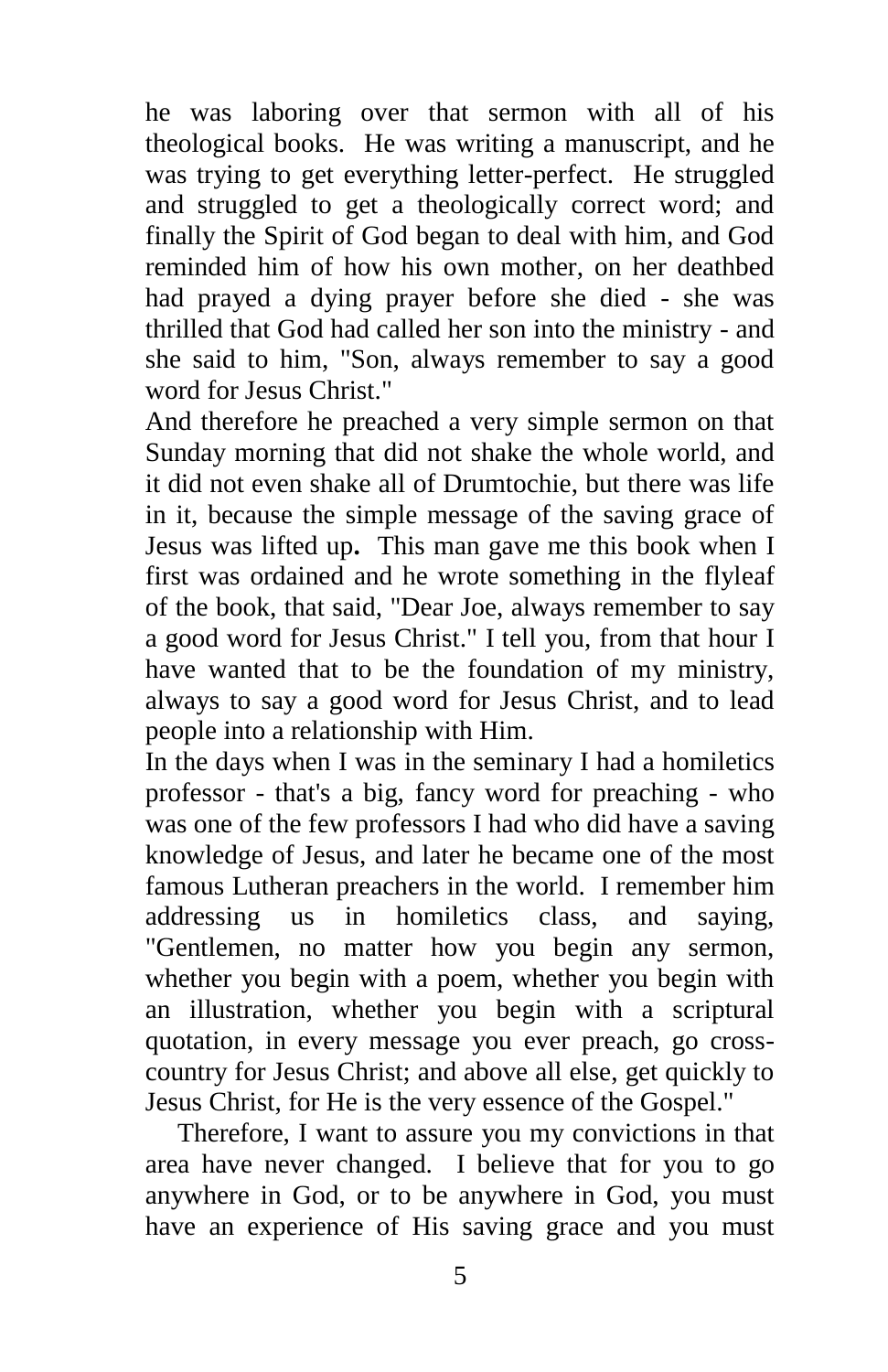have an intimate, individual, personal, relationship with Him as your Lord and as your Saviour. I want to look at Acts 3:16 because we're going to belabour this point in the beginning to make plain that we do believe that Jesus is the Head of the Body.

I'm sure you know the context of the scripture: Peter and John had been going into the temple that morning, and there had been a lame man that was by the gate of the Temple Beautiful. He was begging alms there, and Peter and John approached him as he was begging, Peter said: "Silver and gold have I none; but in the name of Jesus of Nazareth, stand up and walk." There are a lot of preachers in this hour, who will say, "Silver and gold have I none," but there are not nearly as many of us that come to a place in the anointing where we will say, "In the name of Jesus, stand up and walk." As a result of those words, the man was raised up, the man was healed, and there was great controversy in the temple over what had happened. We find him saying, in the sixteenth verse:

"And his name, through faith in his name, hath made this man strong, whom ye see and know; yea, the faith which is by him hath given him this perfect soundness in the presence of you all."

The name "Jesus," of course, is a name that means "the Lord is salvation" in the original language. He did not have that name by accident. An angel had commanded His mother that that should be His name; He was given that name by God because that saving nature was the nature that He was always going to manifest. If you do even an elementary reading of the plain simple teaching of the letter of the Word it will become apparent that most major Bible characters are given a name by God that is in keeping with the nature that they manifest; and when the Word says that the name of Jesus is above every name, the meaning of it is that the saving nature in Him is above every nature in the earth. Acts 4:12 says: "Neither is there salvation in any other: for there is none other name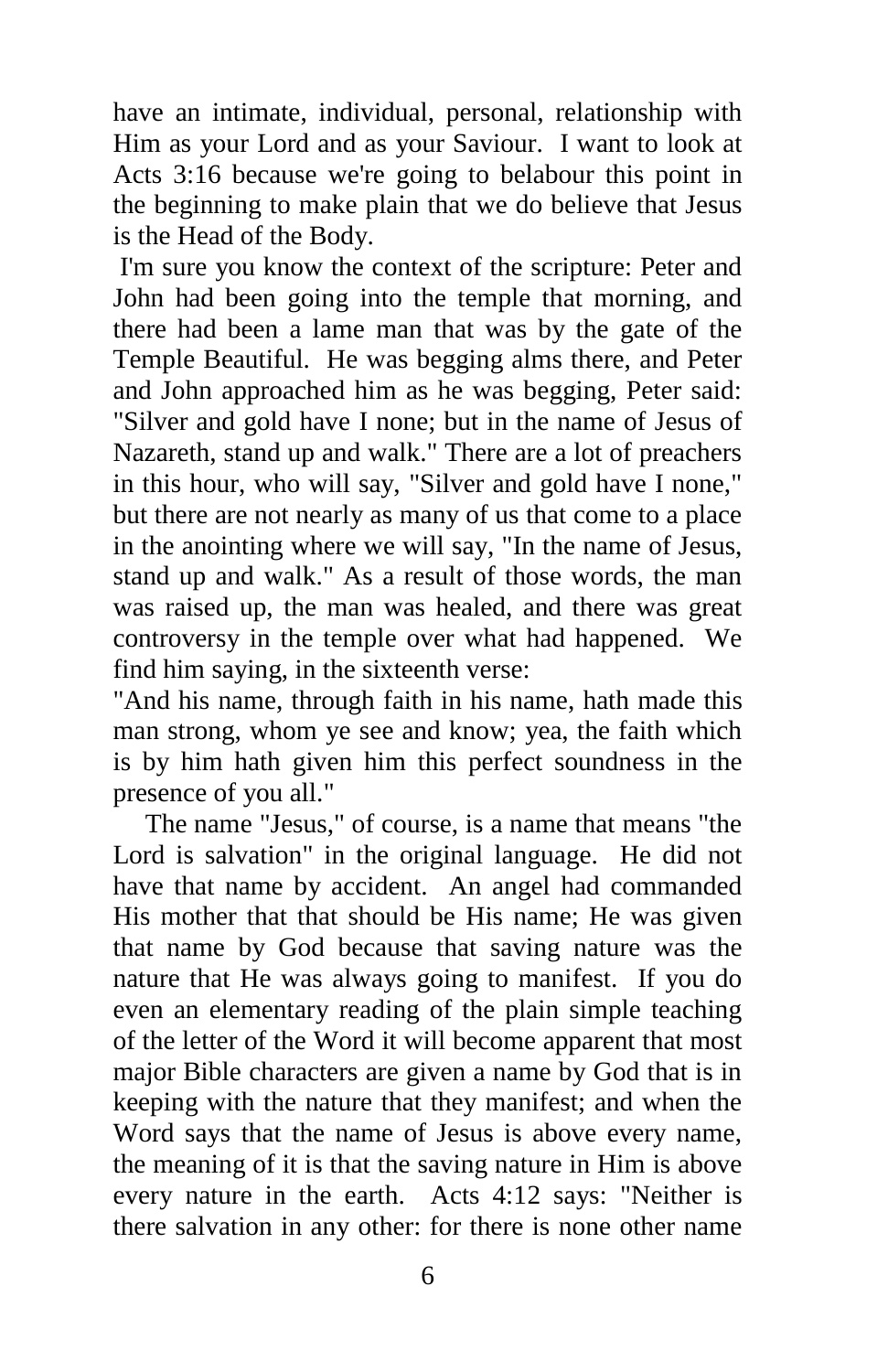under heaven given among men, whereby we must be saved."

I am a preacher who knows Jesus is his Head, a preacher who believes in an intimate, personal, saving relationship with Him, a preacher who believes that when you are moving in the Spirit of God, in His nature, there is power in that Name!

Many years ago I was invited to minister in a week of meetings in a Pentecostal Church on Long Island. It was before God had called me this way, and about the second night of the meetings there was a

man that came to me in tears, and he said, "Brother Joe, years ago I had a call of God on my life to preach the Gospel. I was faithful and I answered the calling, but as I began to move in my ministry, the devil got after me and trapped me in a horrible bondage that was not of the Lord. Soon, my whole ministry was destroyed; my walk with God was destroyed; and I've been just out there wandering like the prodigal son in the far country, for many years. God told me this week to come to these meetings. I've been feeling the presence of God, I've been desiring to rededicate my life to Him; but every time I start to go to the Bible, I open it to the scripture in the book of Revelation that says, 'You must yet again prophesy before many tongues, nations, peoples and kings.' When I see that scripture I'm paralyzed with fear because I'm afraid that if I give my life to God He's going to require that I preach the Gospel again."

I said, "Brother, don't worry about it. Just sit in these meetings and continue hearing the Word." Finally, the last night of those meetings we had an altar call, as is their custom in the Pentecostal Church, and that man went walking down the center aisle, and he knelt there by the altar. After we had prayed for a number that were seeking salvation, and some who were seeking the baptism in the Spirit, I started to walk out of the building when I turned and saw him still kneeling there by the altar travailing and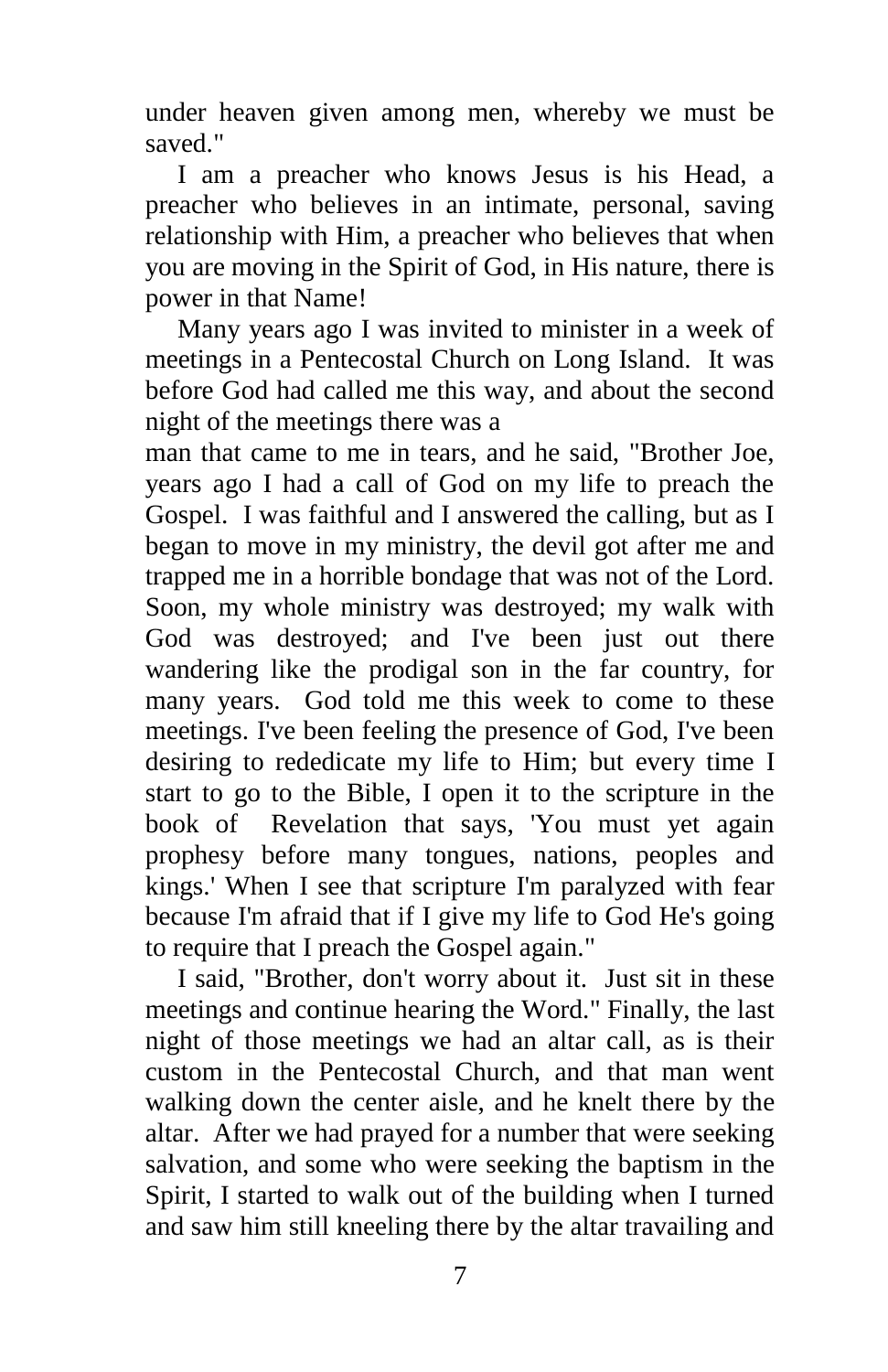crying out to God in prayer. I felt the anointing of the Spirit move me in the direction of that man, and as I began to walk toward him, though I had never been involved at that time in an actual deliverance session in my life, the Spirit of God gave me a word of knowledge - I don't know if the man ever knew that I knew what his problem was - but the Spirit of the Lord told me it was homosexuality. I walked in his direction feeling an unusual anointing, clapped my hands on his head, commanded the devil to let go of him by the power of the blood in the name of Jesus, and kept crying out to God in tongues.

Finally, that man raised both hands up in the air and let out a scream that caused the whole building to vibrate, and when it was over with he stood up, jumping around in tears, saying, "Lord Jesus, You have delivered me!"

I believe there is power in a personal relationship with Him, power in His saving grace, and power in His name it is the name that is above every name - and He is the Head of His many-membered Body which is the Church. If I thought for one minute that I was part of a corporate ministry that did not realize His unique place as the Pattern Son and as the Head of His Body, I would leave this move of God and would not come within miles of it again.

But of course the Word doesn't just tell us about Him as the Head of His Body, the Word goes on to unveil the purpose of God. Therefore, in Hebrews 2:9, it says: "But we see Jesus, who was made a little lower than the angels for the suffering of death, crowned with glory and honour; that he by the grace of God should taste death for every man<sup>"</sup>

This is not my main point, but before I go on, let me just pause there. This vision of overcoming death is clearly revealed in the plain teaching of the letter of God's Word; for although the Bible says, "It is appointed unto every man once to die, and after that the judgment," the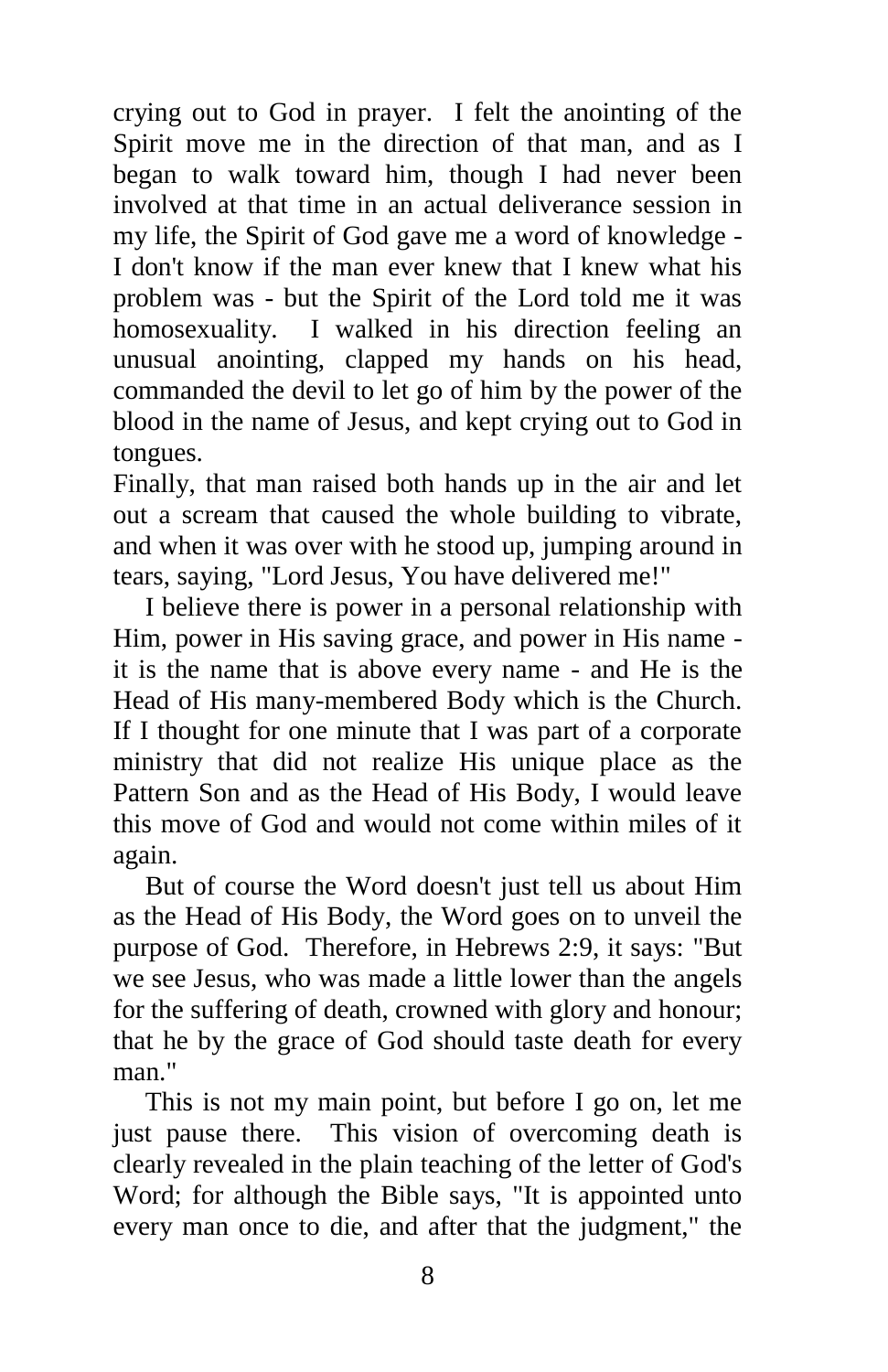Bible says just as clearly that Jesus has kept that appointment for us, that He has tasted death for every man. I have an appointment with it but, praise God I don't have to keep it because He has already kept it for me. Therefore don't ever let anybody tell you that what is being ministered in this move of God concerning conquering death is not plainly revealed in the Word. In verse ten it says, "For it became Him, for whom are all things, and by whom are all things, in bringing many sons unto glory, to make the captain of their salvation perfect through suffering."

Therefore, we see very clearly here from the plain teaching of the letter of the Word that it never has been the purpose of God to have one isolated Son, but to have many sons. Furthermore, as that first Son was glorified, it is the purpose of the Father to bring many sons to glory. At the risk of being repetitious I will lay out a foundational truth that has been ministered over and over again. We've all heard the truth that every seed brings forth after its own kind - that if you plant squash seed you're going to get squash, and if you plant tomatoes you're going to get tomatoes, and if you plant corn you're going to get corn. God had one Son and planted Him in the earth in death and resurrection; and the desire was to have many sons, and to bring those many sons unto glory! He wants to make them exactly like that pattern Son, for every seed brings after its own kind."

Sometime ago, I was in an airport in Montreal, fellowshipping in a restaurant for hours with a brother, and he said to me that he was very burdened that some of the teaching that he had heard from the father-ministry in this move of God - according to the historical understanding of heresy in the Church - was heresy.

I said, brother, I want to tell you something. Frankly, I am not impressed with whether or not the Council of Nicaea thinks I'm a heretic; or whether the Council of Chalcedon thinks I'm a heretic; it does not concern me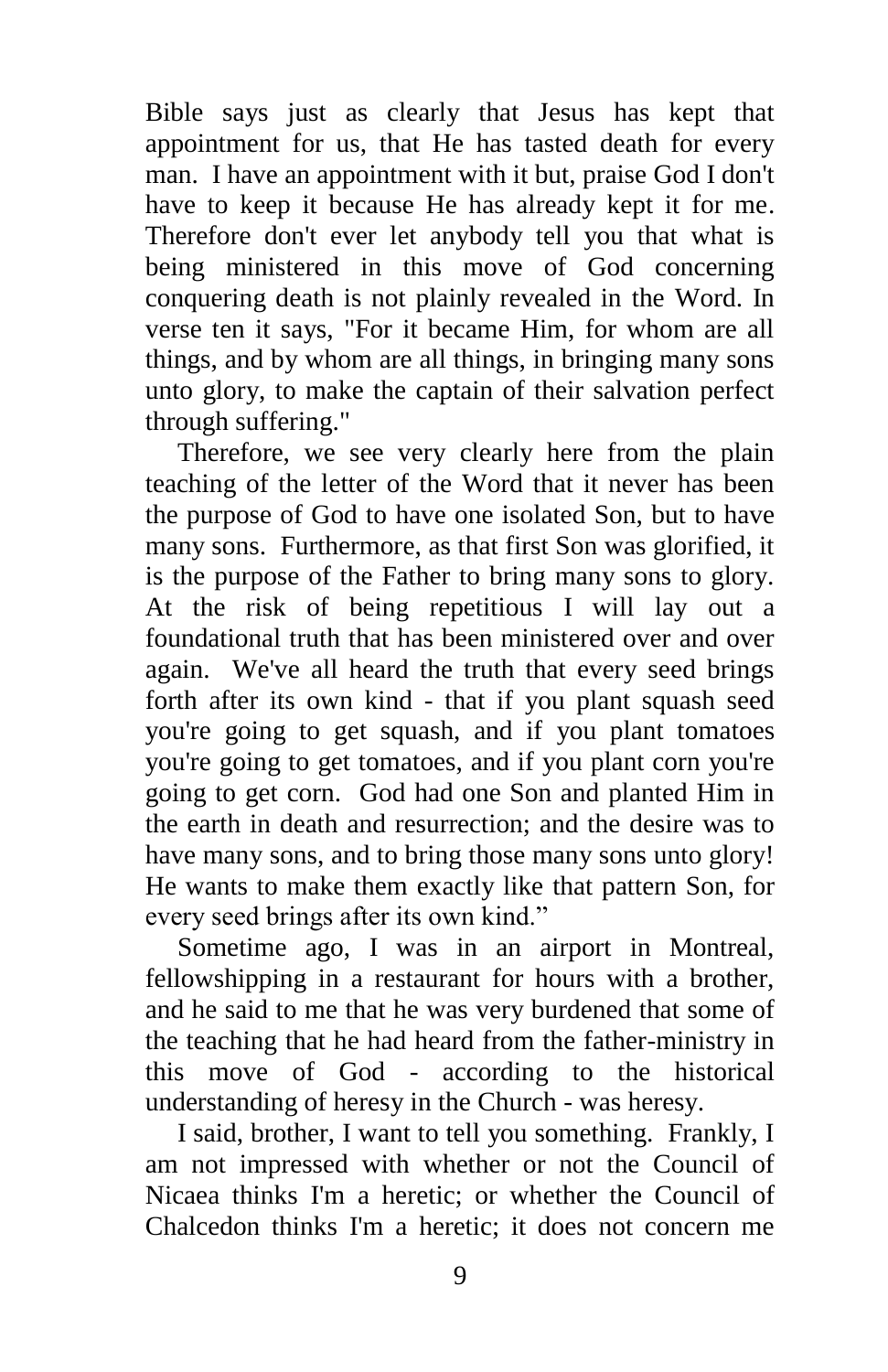whether I'm a heretic according to a group of Roman Catholic Church fathers that looked at the Word and brought out their various opinions in that hour. But I would be concerned if I was a heretic on the basis of the teaching of the Word.

The word "Christology," that we hear being thrown around, which is simply a two-bit theological word for those things that pertain to Christ, rather amuses me. I hear people that have never been in a Christology course in their lives suddenly throwing around the term. I had three years of Christology when I was in seminary.

Therefore I know what the Council of Nicaea thinks that a heretic is. In my days in seminary they told me the cardinal principle in all Christology is whether a man understands that Jesus, when He walked this earth in the flesh and had His earthly life and ministry, was both fully God and fully man. They said, anything that diverts from that, anything that says that Jesus during the days of His earthly life and ministry was not both fully God and fully man, is heresy. I knew what made a heretic tick, and I came out of that seminary with my heretical feelers radarvibrating, so if anybody got up and said anything that so much as even implied that they did not believe that Jesus was both fully God and fully man, then immediately I pointed and I said, "There's a heretic - pow! do him in."

But there came an hour when I saw that didn't accomplish anything. There also came an hour when I began to discover, as a result of ministries more mature than I, that even according to the plain, simple teaching of the letter of the Word - that was not true. For I came to see that the letter of the Word very plainly said that God cannot be tempted in any way. He has a nature that cannot be tempted, and that same Word said just as plainly, just as clearly, just as plain as broad daylight, that Jesus was tempted on all points as we are tempted, yet without sin.

I saw therefore that, according to the Word, since God had a nature that could not be tempted whatsoever, and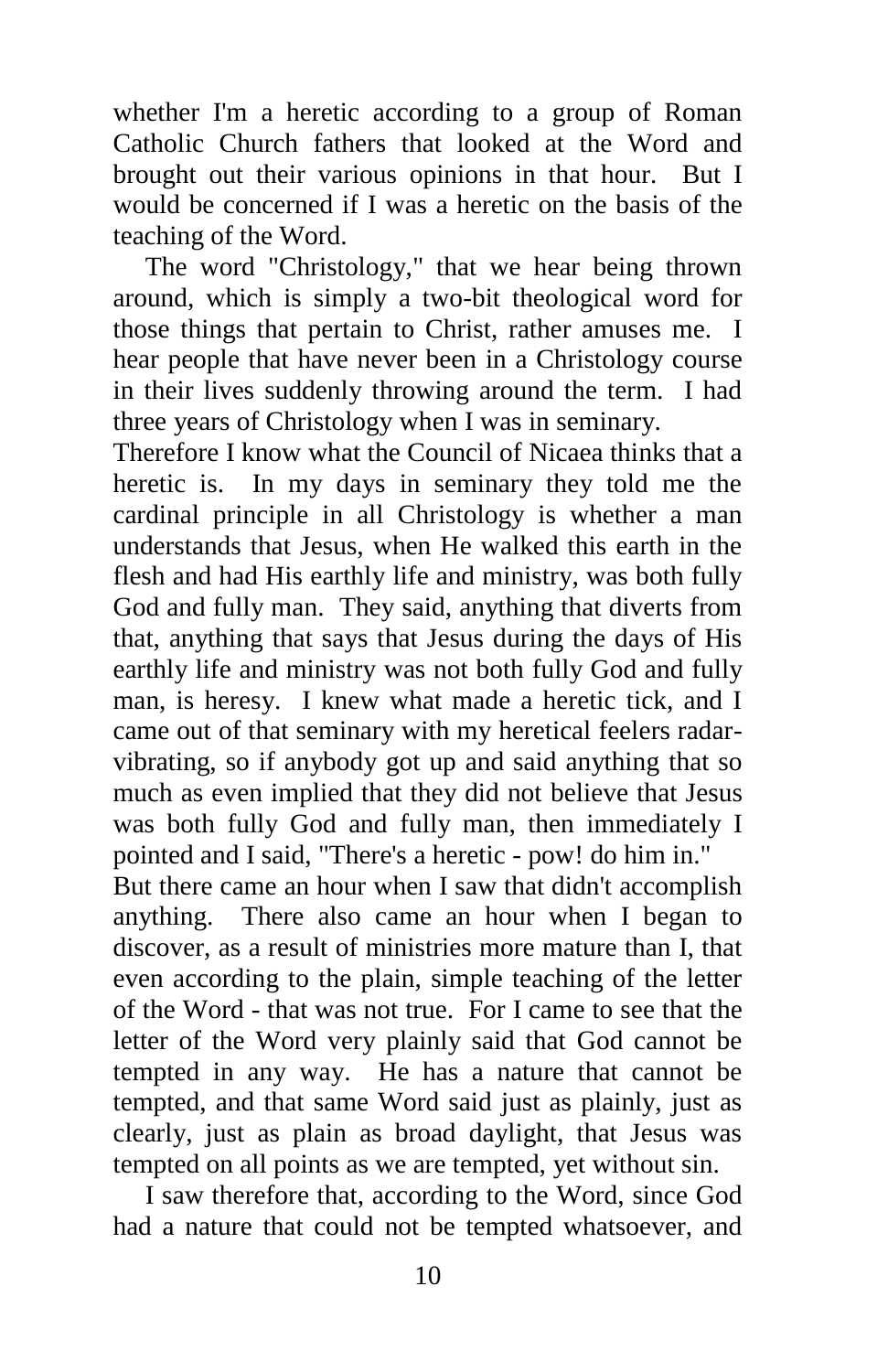since Jesus plainly was tempted on all points as we are tempted, there was no way during the course of His earthly life and ministry that He could have had the full nature of the Father. He was God, but He did not have the Father's fullness. Then, of course, I came to understand what the Word means when it says that when He came to the earth He emptied Himself and took the form of a servant and allowed Himself to be made in the likeness of sinful man. I realized that what He emptied Himself of was that part of the Father's nature that could not be tempted. Thus He, here in this earth, could be tempted on all points as we are tempted, and yet overcome; and then take back upon Himself the fullness of that nature later on in His ascension. Furthermore, I saw that no matter how heretical it sounded, when you realize that the word "perfect" means "absolutely complete," you find that Jesus, during the course of His earthly life and ministry, though He was sinless, was not perfect. The Word plainly says, as we just read in the plain clear teaching of the letter of the Word, to use a phrase that is being thrown all over the place in this hour –that He was made perfect through suffering. You cannot make Him perfect if He had already been perfect, anymore than I can make water water, when it already is water.

I also realize that according to His own teaching according to the words coming out of His own mouth - He was not perfect. On the occasion when Herod was coming after Him, He said, "You go and tell that fox I perform cures today and tomorrow, and on the third day I shall be perfected." Therefore, according to the teaching of the Word, according to the words of Jesus Himself, He was not perfect in the way they taught me in the Christology class in the seminary. Now, if that makes me a heretic according to the seminary I'm an alumnus of, I could care less; if that makes me a heretic according to the Council of Nicaea, the Council of Chalcedon or any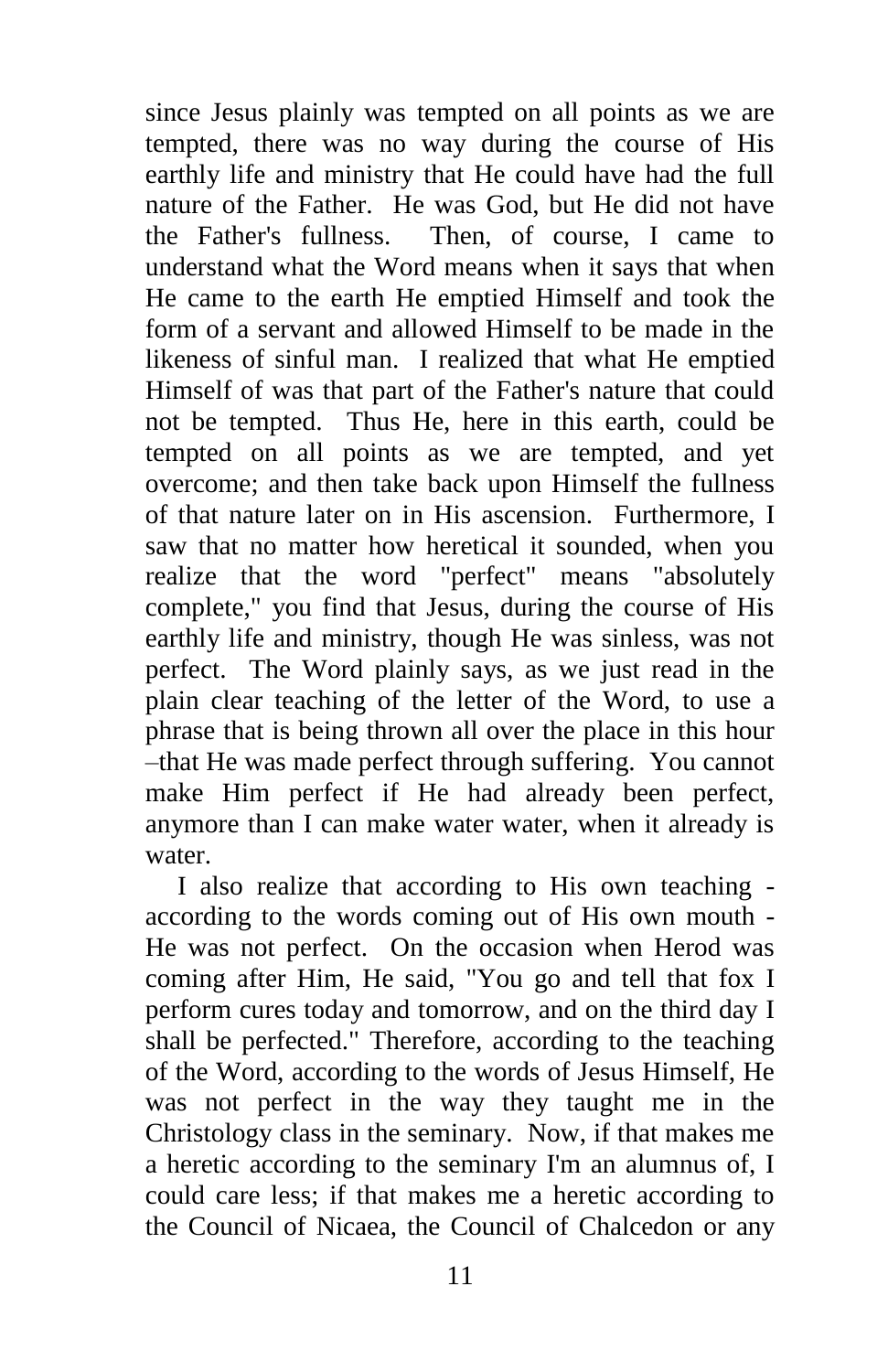other councils, praise God, I could care less. My only desire is to be in line with what the Word teaches about the purpose of God and the nature of His Son.

The Word goes on and it says in verse eleven: "For both he that sanctifieth," that's Jesus, "and they who are sanctified," that's the many sons He is bringing to glory, "are all of one; for which cause he is not ashamed to call them brethren." And it says, "I will declare thy name unto my brethren, in the midst of the church will I sing praise unto thee." That says just as plain as daylight that not only is the purpose of God, according to the teaching of the letter of the Word, to have one Son but to have many sons, to glorify them and bring them to glory; but it also says the captain of their salvation that does the sanctifying, Jesus, and the many sons that are brought to glory are absolutely to enter into a union with one another, they're absolutely to be one, whereby He is not ashamed to call them His brethren. Therefore we can see that the purpose of God is to bring forth many sons and cause them to partake of His glory. Let us read in Romans, chapter eight, verse twenty-nine, where it says: "For whom he did foreknow, he also did predestinate to be conformed to the image of his Son, that he might be the firstborn among many brethren. Moreover whom he did predestinate, them he also called: and whom he called, them he also justified: and whom he justified, them he also glorified."

It would take a message in itself to get into all the depths that are in these verses. You cannot get away from predestination in the Word of God; you cannot get away from divine election - I, personally, believe that divine election is according to the foreknowledge of God, as we read in Romans; that He has foreknown those that would yield completely to Him and on the basis of foreknowing that He therefore has predestined us - and the Word says that He has predestined them to fulfill a purpose, that is that they be conformed to the image of His Son. And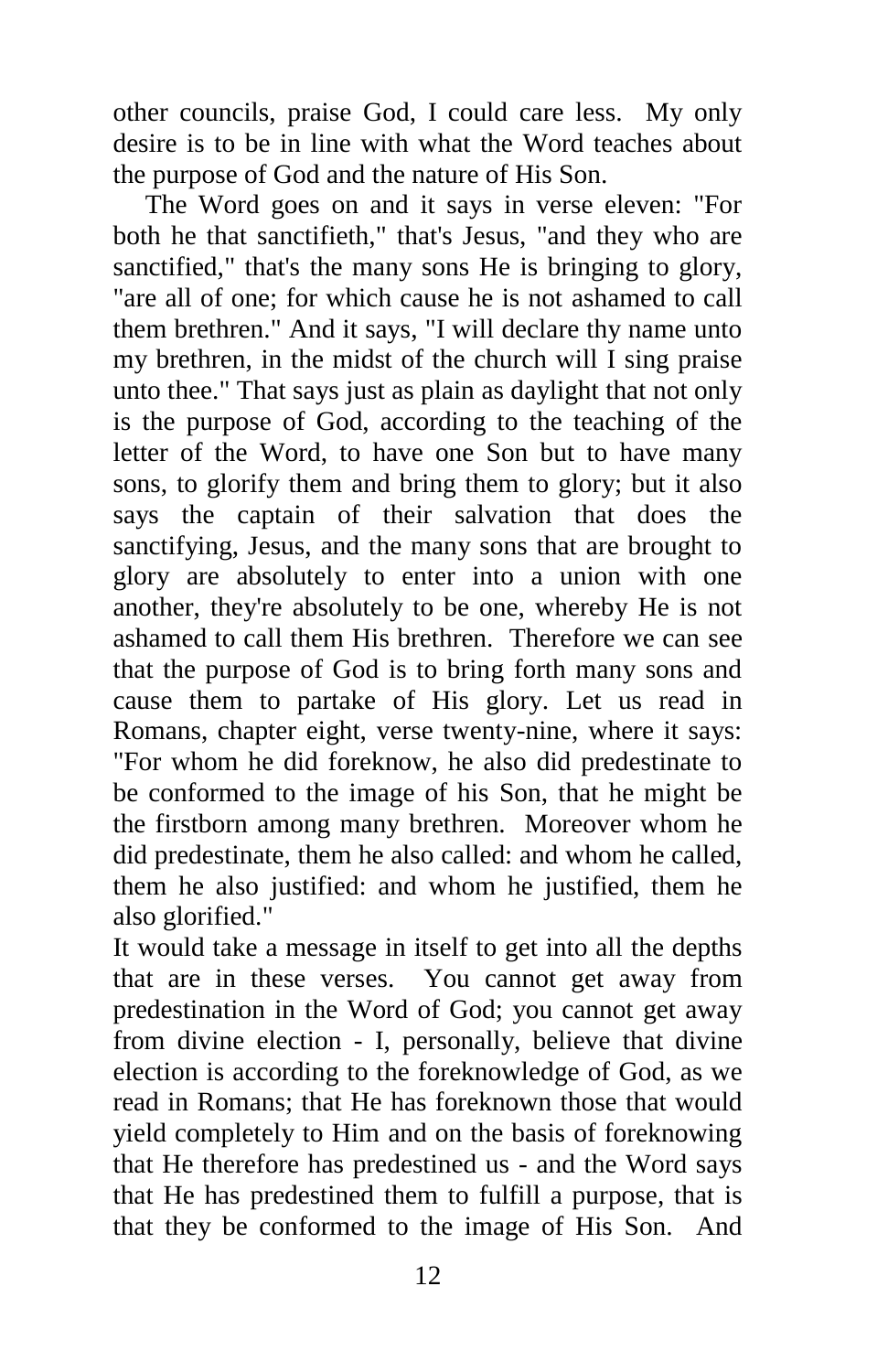those that are conformed to that image: they are called, they are justified, and in the eyes of God and His ultimate purpose as it is fulfilled in them they are also glorified, for His purpose is to bring many sons to glory.

A lot of confusion in the earth and in the church systems in this hour is confusion concerning what the purpose of God is. Because I don't find one, single, solitary scripture anywhere in the Bible from Genesis to Revelation that says it is the purpose of God to save all of the lost people in this world. I know it says that Jesus died for the sins of the whole world; it also says that the Father is not willing that any should perish, and whosoever will may come. But I don't see any place where it says that all of them will, or that His purpose is to get all of the lost people saved. But what it says His purpose is, is to conform some sons to His image. The highest calling you can be involved in, in this world, is to be in that ministry of the Spirit of God whereby God gets some sons after His own heart, who will be made exactly like Jesus and conformed to His image. This is not some deep spiritual mystery in the Word, but just a plain teaching of the letter of the Word.

When you talk about imagery, there is a saying in the world that says the camera does not lie; and therefore when a camera takes your picture the image imprinted on the film and what you're going to see when you look at that picture is your very own image. I had to have a number of pictures taken recently and I learned, that the camera can lie, because a developer can take that film into the darkness and distort the image. And, by the way, that's what the devil does, he tries to take you into the darkness and distort the true image. I had to have a number of pictures taken to get a visa for South Africa, and to get my passport renewed, and then some more pictures to get my driver's license in the State of Texas. Apparently my wife and I had a great disagreement on my image, because when all of the pictures came back in the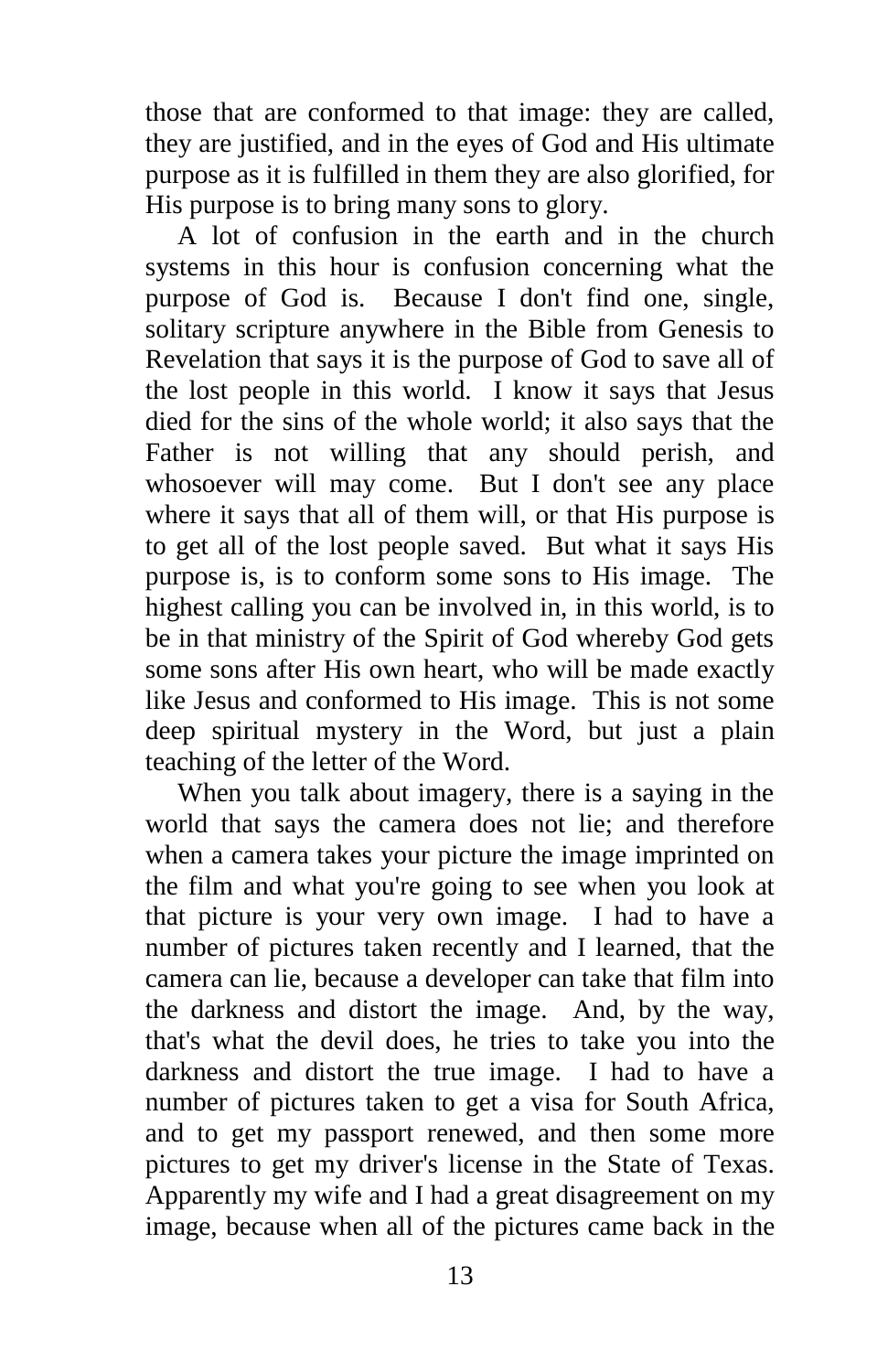envelope I said, "Glory to God, that is the best picture I've ever taken. That absolutely flatters me to pieces," and my wife looked at them and said, "That is horrible!" So there can be disagreements on imagery, but if you go out in the bright sunshine, and you stand in front of a full-length mirror, you're going to see the exact reflection of your image. Everything is going to be there - the crow's feet, the grey hair, the pot belly -- everything that is within that image is in the mirror; and you see, the purpose of God is to take many sons and to make them exactly like that Pattern Son. Not that they are going to look like Jesus physically, in the natural, but that they are going to have exactly His same nature; and thus fulfil God's purpose by being conformed to His image.

To further emphasize this, and the purpose of God in this hour, we're going to begin with the twenty-first verse of I Corinthians, chapter one, because we believe this speaks to a great problem that we see around us that is still relevant in this hour. Paul says: "For, after that in the wisdom of God the world by wisdom knew not God, it pleased God by the foolishness of preaching to save them that believe. For the Jews require a sign, and the Greeks seek after wisdom: but we preach Christ crucified, unto the Jews a stumbling block, and unto the Greeks foolishness; but unto them which are called both Jews and Greeks, Christ the power of God, and the wisdom of God."

Let's put in plain, everyday language what Paul is saying here. He says, "God is pretty smart, and in His great wisdom has decided that no man is going to know God by the natural wisdom of this world; but instead God has ordained that men are going to be saved - not through a brilliant intellect, and not through a sharp, natural mind –but through the foolishness of a thing that is called preaching." But then Paul goes on and he says, "We're having a hard time preaching the Gospel; and we're having a hard time getting the Word across because first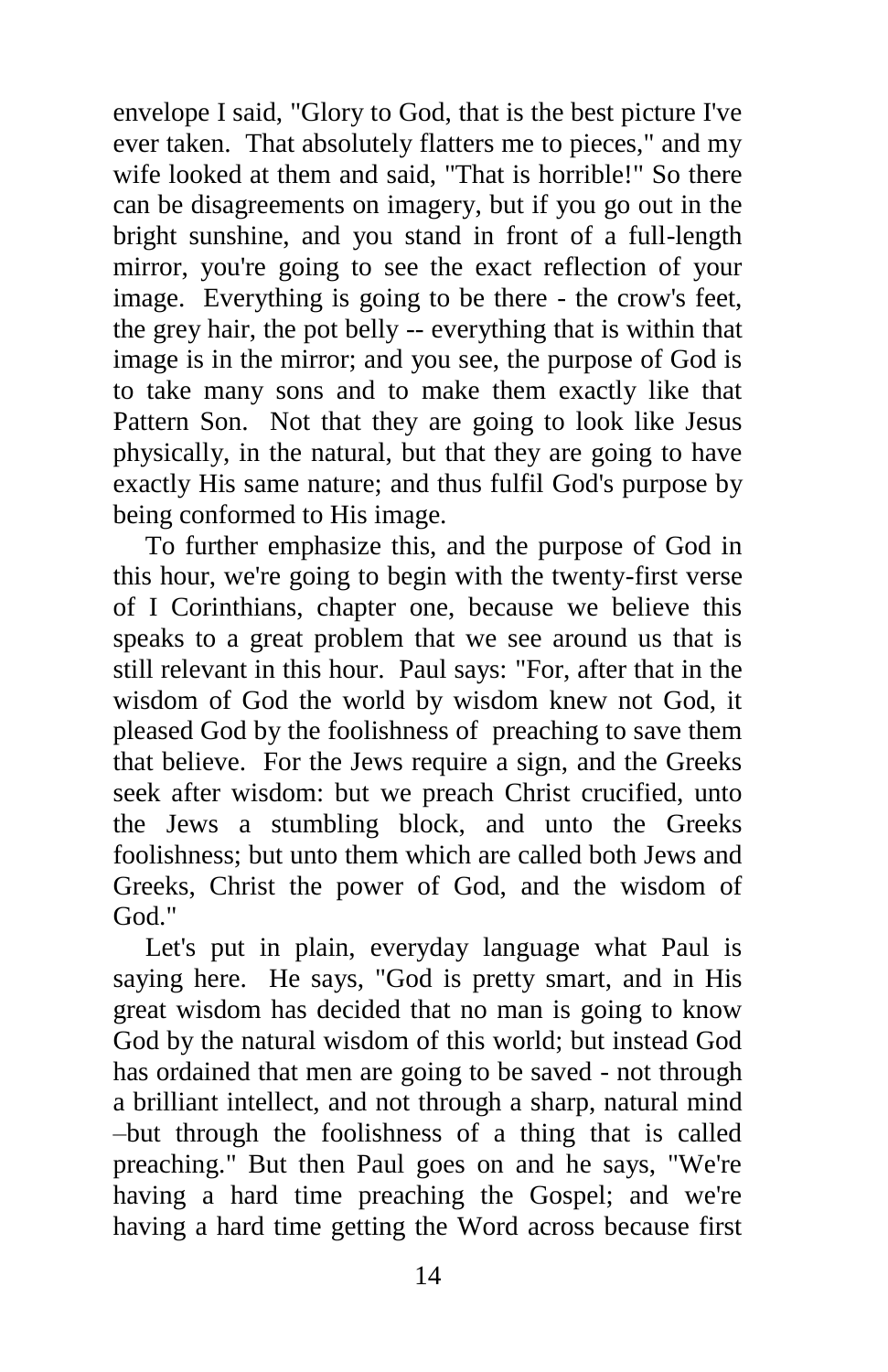of all we've got the Jews who want to see a sign all the time - they want to see a wonder, they want to see a miracle - and a man dying on a cross doesn't look like a very powerful sign; and they don't believe in the miracle of the resurrection. Therefore when we preach Christ to them it's a stumbling block because they want to see some great demonstration, some supernatural miracle out of heaven to prove that we're the messengers of God." Then he said, "On the other hand we've got the Greeks, and we have an awful time getting anything across to them. They don't want to see any miracles because they don't believe in them. The Greeks were raised on Socrates, Plato and Aristotle, and what they want is all the brilliance of the natural mind, the wisdom of the natural intellect. Therefore to them the Gospel is foolishness, to them the Gospel is a big joke." But he said, "We still go on preaching, because those that are being called, when they hear the Word of the cross, it brings forth in them a manifestation of the Anointed One, Christ, who is both the power of God and the wisdom of God."

Spiritually speaking we still have the same problem when we preach the Word. On the one hand, in this hour, we've got the Jews that want to see a miracle all the time, and they say, "Well, Brother Joe, if, while you're ministering the Word suddenly a halo comes out of heaven and drops around your head and you're all lit up like a bright light then we'll know you're the messenger of God, and we'll know you've got the Word. If, while you're preaching somebody that is completely blind on the third row has his eyes opened, that will be a sign and a wonder, and we'll know that you're the messenger of God. If you'll walk out to the tenth row and look at a perfect stranger in the eye and say, 'Mister, God knows who you are,' and give him his name, address, telephone number, zip code, area code, then we'll know that is a demonstration of the power of God, a sign and a wonder that must be the Lord."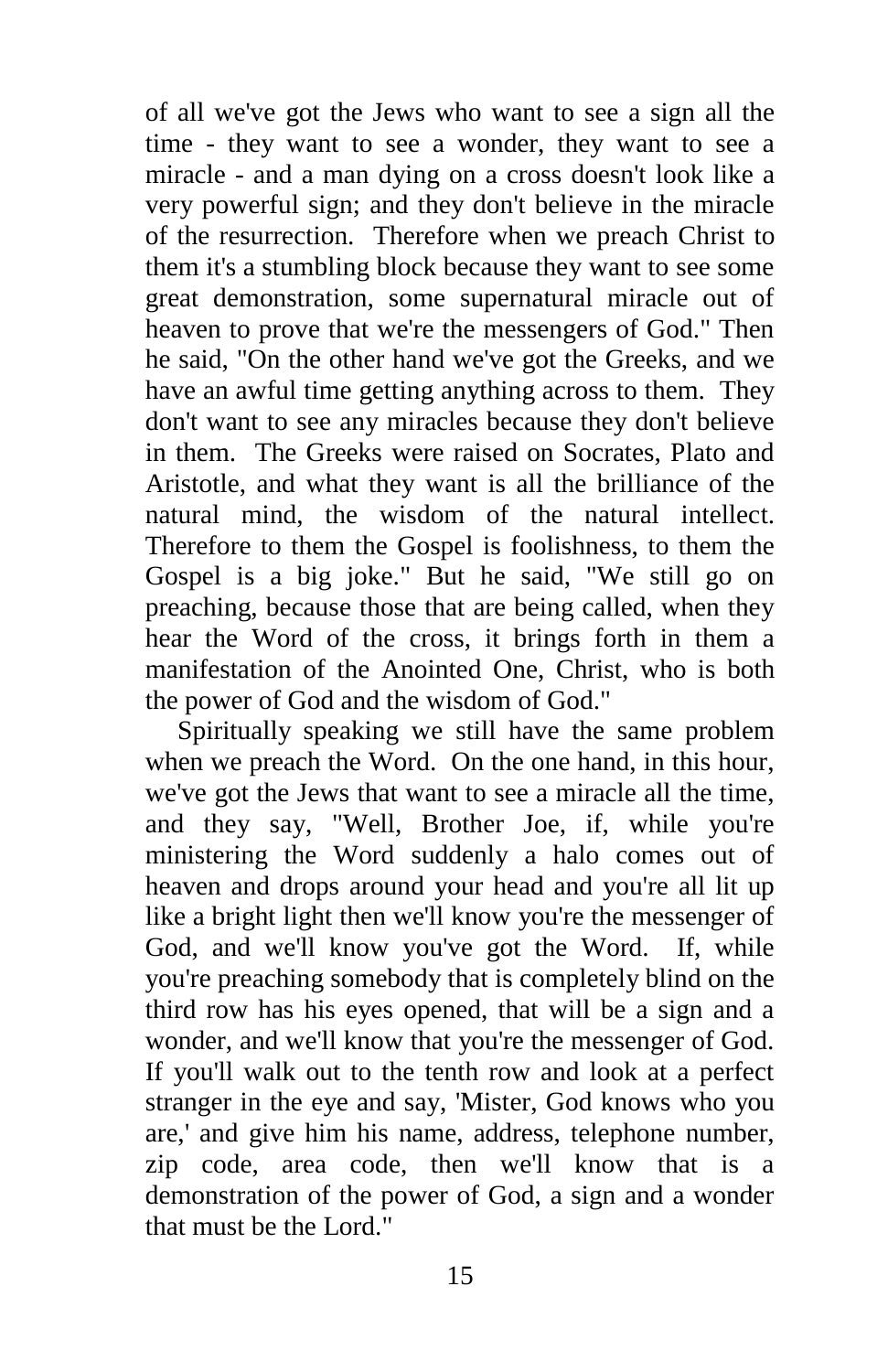The early apostles did preach the Word with signs following. I believe it's true that they had a greater demonstration of a sign and wonder ministry than the corporate apostolic ministry in this end time presently has. I believe they had a vision of the Kingdom - I don't believe they had anywhere near the vision of the Kingdom that God has given us; but I do believe that they were walking in a demonstration of power greater than we have yet manifested because God is taking just a manifestation of signs away from us in order that we might learn to stand on this Word and believe His promises, and go through the dealings of the cross.

However, I do want to say that I still believe in preaching the Word with signs following, and if I never saw any signs follow my word I would have given up preaching, because I believe there's supposed to be some signs! I ministered this word in Canton, Ohio, some weeks ago and at the end of the meeting there was a brother who came running up the center aisle with tears in his eyes during the closing chorus, stood there in the presence of God, said he wanted to receive Jesus. He got saved that night, the elders gathered around him, and as we did the Spirit of God fell on him. We laid hands on him, he began to pray in other tongues and he was baptized in the Holy Spirit - and there was a sign that followed the Word. I didn't put a gun notch in my belt or ask him to write out his testimony so I could send it out in the mail, or put it in a magazine - in fact, I didn't even put his name on a list anywhere, but nevertheless, I took it as a sign manifesting the moving of the Spirit.

A couple of weeks ago, I was ministering in another city, and we had a sister come into the meetings that was so bound up by some spirits that were working on her such that she was both physically sick and being attacked mentally. She wasn't even able to sit through our meeting, and later on, about one o'clock in the morning, in a back room, a number of us ministered to her and cast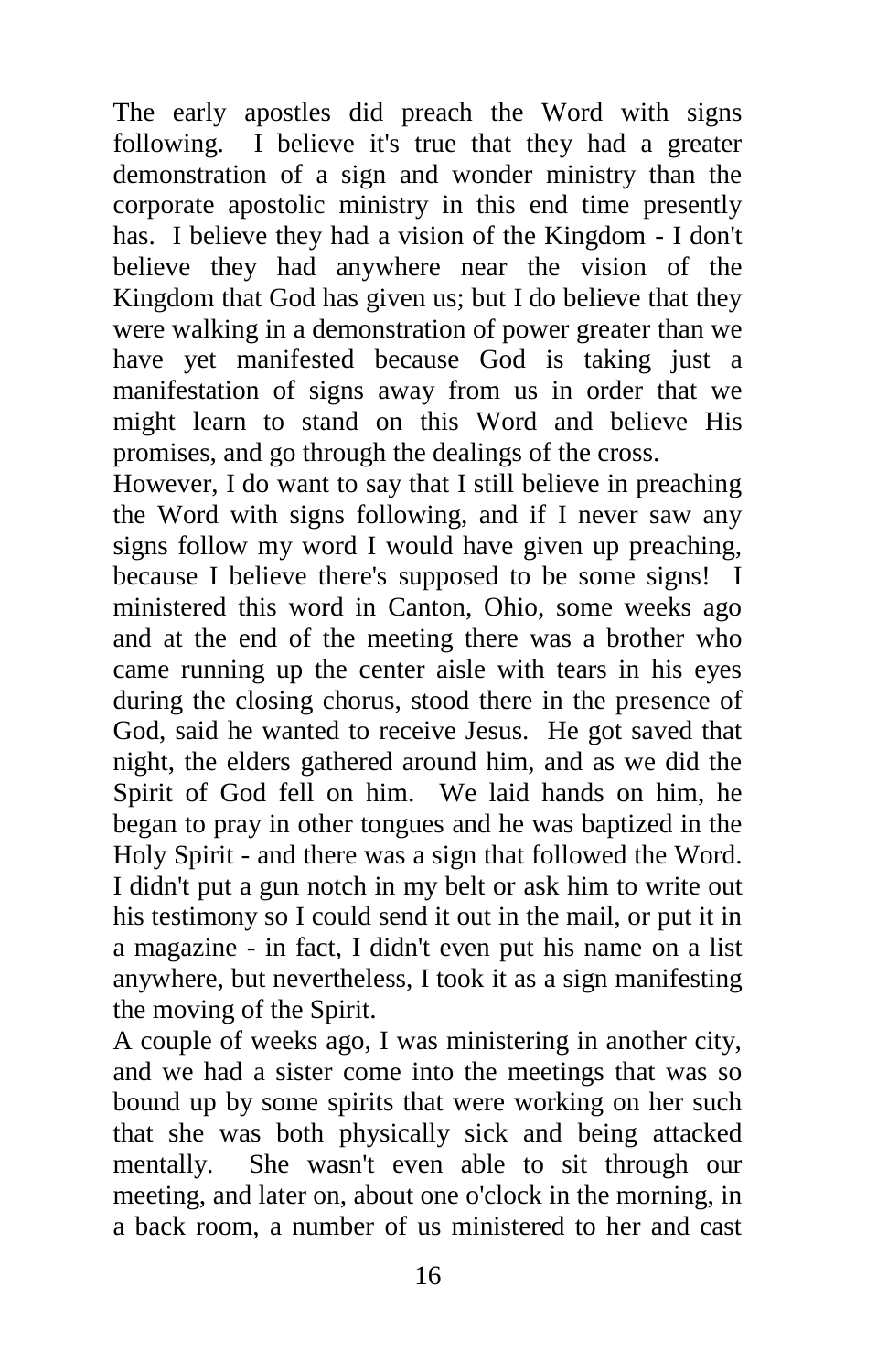out those spirits until the visions clearly showed she was completely set free; and she went out of there with peace in her heart, rejoicing. I thank God for every sign that follows the Word.

I believe some signs should follow us, but I don't believe we're supposed to follow after signs. What I find in this hour is a lot of people who want to follow after signs. The Bible says if, instead of signs following you, you follow after signs you're going to end up being deceived. It says very plainly in Revelation, chapter thirteen, that there will arise a false prophet ministry in the earth, working many signs and wonders, and it says those that get deceived will be deceived by the signs, the wonders and the miracles that that ministry works. Because there's another spirit that can cause lights to shine over your head; and there is even a spirit that can manifest a counterfeit healing. There are even familiar spirits that can tell you the name, the address and the phone number of somebody. We still have those that seek after a sign, and when we preach the cross to them that is a stumbling block. They say, "Man, I don't want to hear that message of **death to self**, I don't want to hear about coming to the end of me. I want to hear something that will bless my flesh with a great visible manifestation."

We also have the Greeks in our midst. We have those now that have received a word by the revelation of the Spirit, and they want to go back and analyze it with their natural minds, when they are out of the anointing that they were in when they received that word. They want to dissect and analyze that word with their natural intellect. It brings death to many of them that try it; because you cannot know God through natural wisdom. If you could, I suppose I ought to be a lot closer to knowing Him than I am - because I am neither proud nor humble nor unhappy about it, it was just the course I went - but I spent four years in college studying philosophy and psychology and the natural sciences; then I spent three more years in the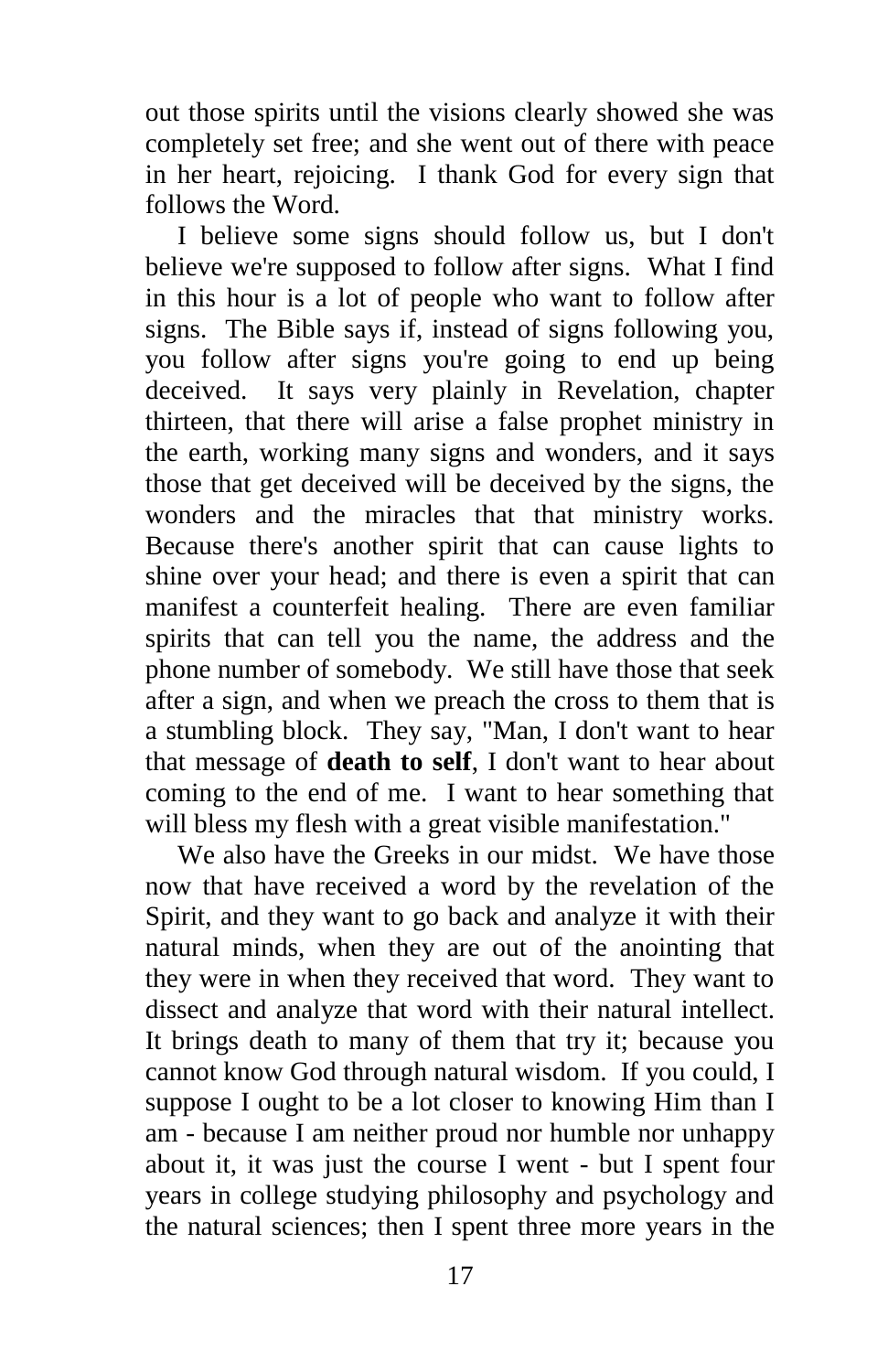seminary, where I studied systematic theology, Christology, hermeneutics and homiletics, Greek and Hebrew, and Barth, Brunner, Tillich, Boltmann, Altizer and Van Buren and it got me absolutely nowhere until Jesus baptized me in the Holy Spirit. You cannot arrive at His truth through the operation of the natural intellect. For those that try to do it, the whole Word ends up sounding like a silly thing. It is foolishness unto them, because these things are only spiritually discerned. The Word in this hour that is the true Word of God is the Word of the Cross! It is a stumbling block to your flesh and to mine - your flesh doesn't like it, my flesh doesn't like it; you don't like to hear you're a beast, I don't like to hear I'm a beast - still less do I like it when God begins to unveil to me that I was a much worse beast, even, than I had the revelation of several years ago.

You can test any word that comes forth in this hour, from any pulpit, as to whether it's the Word of God for this hour or not by whether or not the cross is in the very heart of that message. It is through the cross that God is going to take many sons to glory. Even as He made the Pattern Son obedient through suffering. He is going to bring those many sons to glory and make them perfect through the things which they suffer.

In Galatians, chapter two, I want to elaborate on the background of a very familiar verse, it is one that many of you have probably memorized, where Paul, in verse twenty, says: "I am crucified with Christ (with the anointed One): nevertheless I live; yet not I, but Christ (the anointed One) liveth in me: (and though I still have life in the flesh) the life I now live in the flesh (I don't live, by my own strength or my own faith, but I live it) by the faith of the Son of God, who loved me, and gave himself for me."

Some months ago, just before we left the State of Massachusetts, the Lord sent a brother and his wife into our home to minister one night. This brother ministered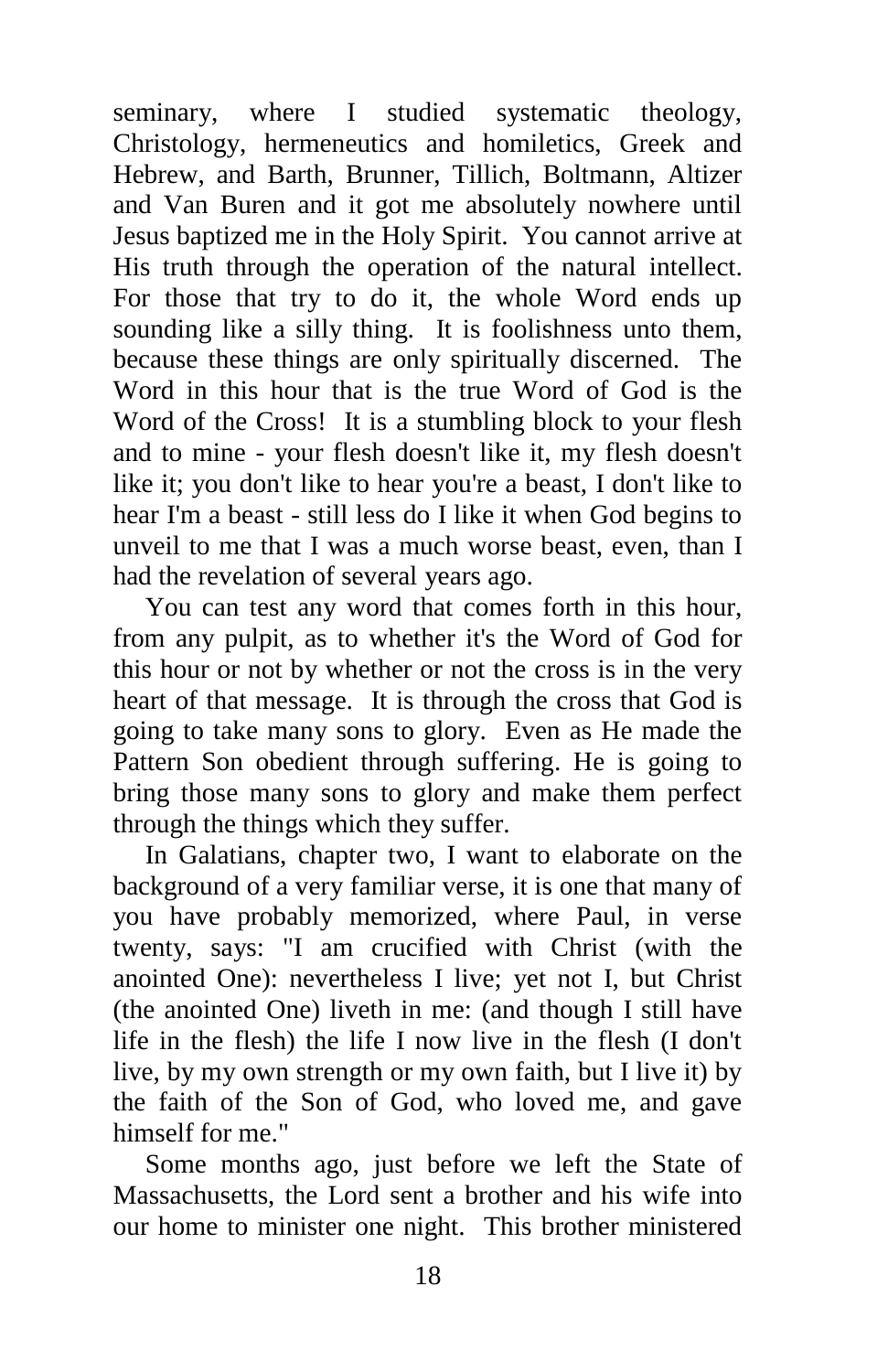an anointed word for about an hour and when he was through, his wife stood up and under what I discerned to be a very precious, very pure, very strong anointing, she began to speak of a spirit of revelation in the knowledge of Him; she began to speak of the necessity of having a revelation of Jesus Christ. The reason many are confused is because they do not have a revelation of Jesus Christ. I'm convinced that the overwhelming majority of bornagain Christians in this world do not have a revelation of Jesus Christ; I'm convinced the overwhelming majority of those who are baptized in the Holy Spirit do not have a revelation of Jesus Christ; and increasingly, sometimes to my-own astonishment, I'm discovering that we have many people in this move of God and even some that are on wilderness farms in this move of God, who do not have a revelation of Jesus Christ. That is why they can be tossed and swayed by every wind of doctrine that comes along. The Apostle Paul was saved on the Damascus road the minute he called Jesus Lord. He saw that light shining out of heaven and said, "Lord, what will you have me to do?" The Bible says no man can call Jesus, "Lord," except by the Holy Spirit; and in that hour he was saved but he still didn't have a revelation of Jesus Christ. Later on, in the street called "Straight," in Damascus, a man by the name of Ananias was sent to him, and he laid hands on him saying, "Saul, the Lord has sent me that you might receive your sight and be filled with the Holy Ghost," and in that hour he was baptized with the Holy Spirit. He even testified of Jesus in the streets and had to be rushed out of town; but he still did not have a revelation of Jesus Christ. Therefore we find him in Galatians, chapter one, saying: "I want you to know that the Gospel I'm preaching is not man's Gospel. It was not taught to me by man. It did not come to me from man, neither did I learn it; but it came to me by a revelation of Jesus Christ: God has revealed His Son in me!"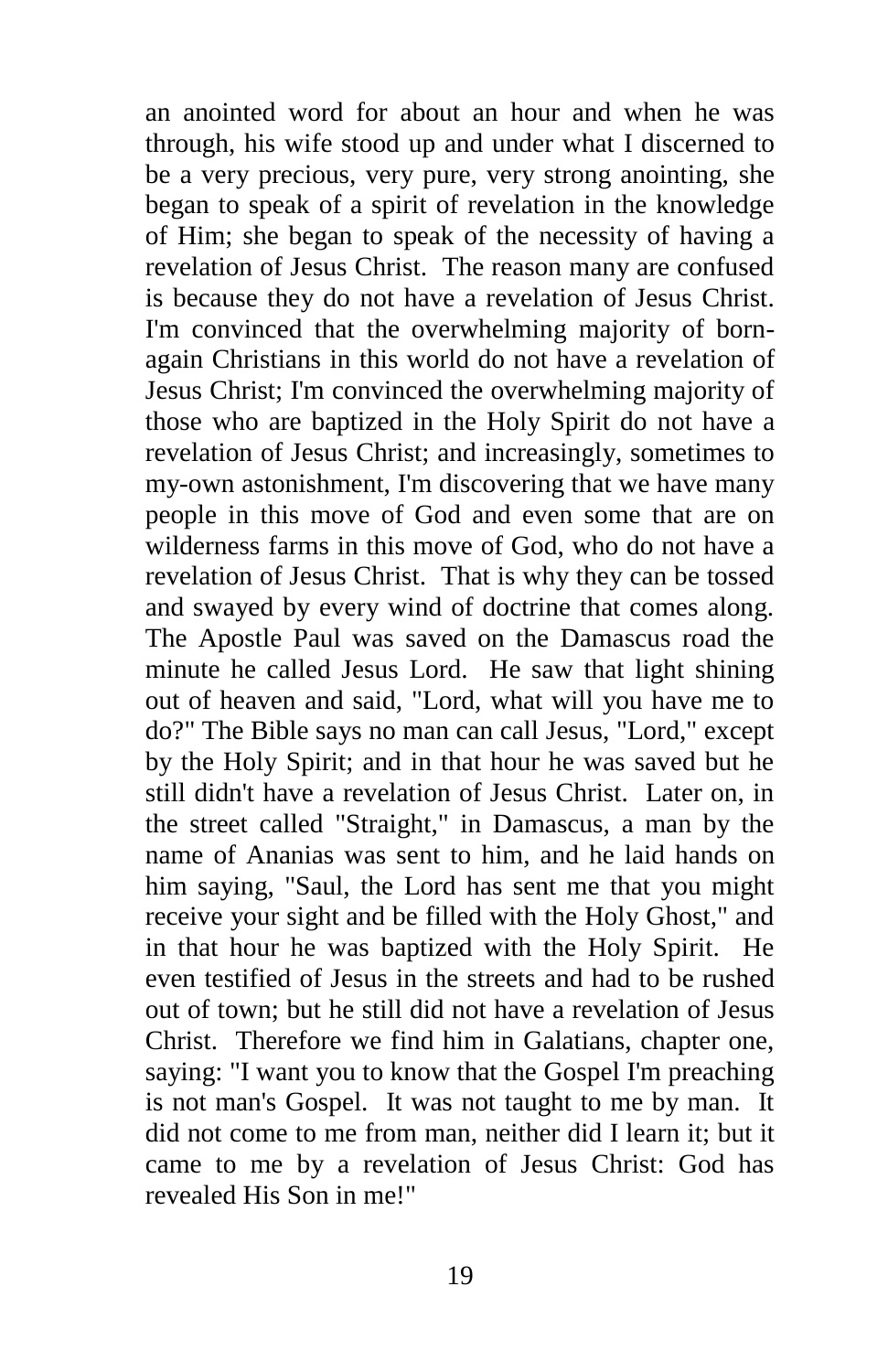After being saved, and after being baptized in the Spirit, it was yet fourteen years before he went back into Jerusalem and talked with Peter. He did not sit down with Peter and say, "Now, Peter, you mimeograph the Gospel as you're preaching it, and I'll memorize and learn it, and I'll go out and preach the same message and get the same results." Oh, no, he spent fifteen glorious days with Peter; but he got the revelation of Christ in the wilderness - in the desert of Arabia.

God led him into the desert and began to deal with him there through the fiery burnings of the dealing of the Spirit of God. God began to smash his education, to crush his intellectual understanding, and to bring a smashing to his very personality that went down to the very root of his being. And finally there came an hour where Saul of Tarsus was no longer Saul of Tarsus, and he didn't even know what he believed anymore; because God was about to burn into him what God believed; and when he came out of the desert he said, "This is not me anymore - I'm a New Creation in Him -- God has revealed His Son in me!"

Some years ago, after we had been walking this way less than two years, I got a phone call from a number of Roman Catholic brethren in the State of Vermont. They were brethren that I had ministered to

in my days in the charismatic realm. They said, "Brother Joe, we are having a big day of renewal in a motel in the city of Burlington, and we're inviting in about four hundred Roman Catholics and a few Protestants, who are coming to seek the baptism in the Holy Spirit. We understand you are preaching a new message or some deeper word, but we have respected your ministry in the past, and we wonder whether you would come up and speak at our day of renewal."

In those days I was just beginning my ministry in this dimension, and God was beginning to raise up some little end-time bodies in New England, and we were just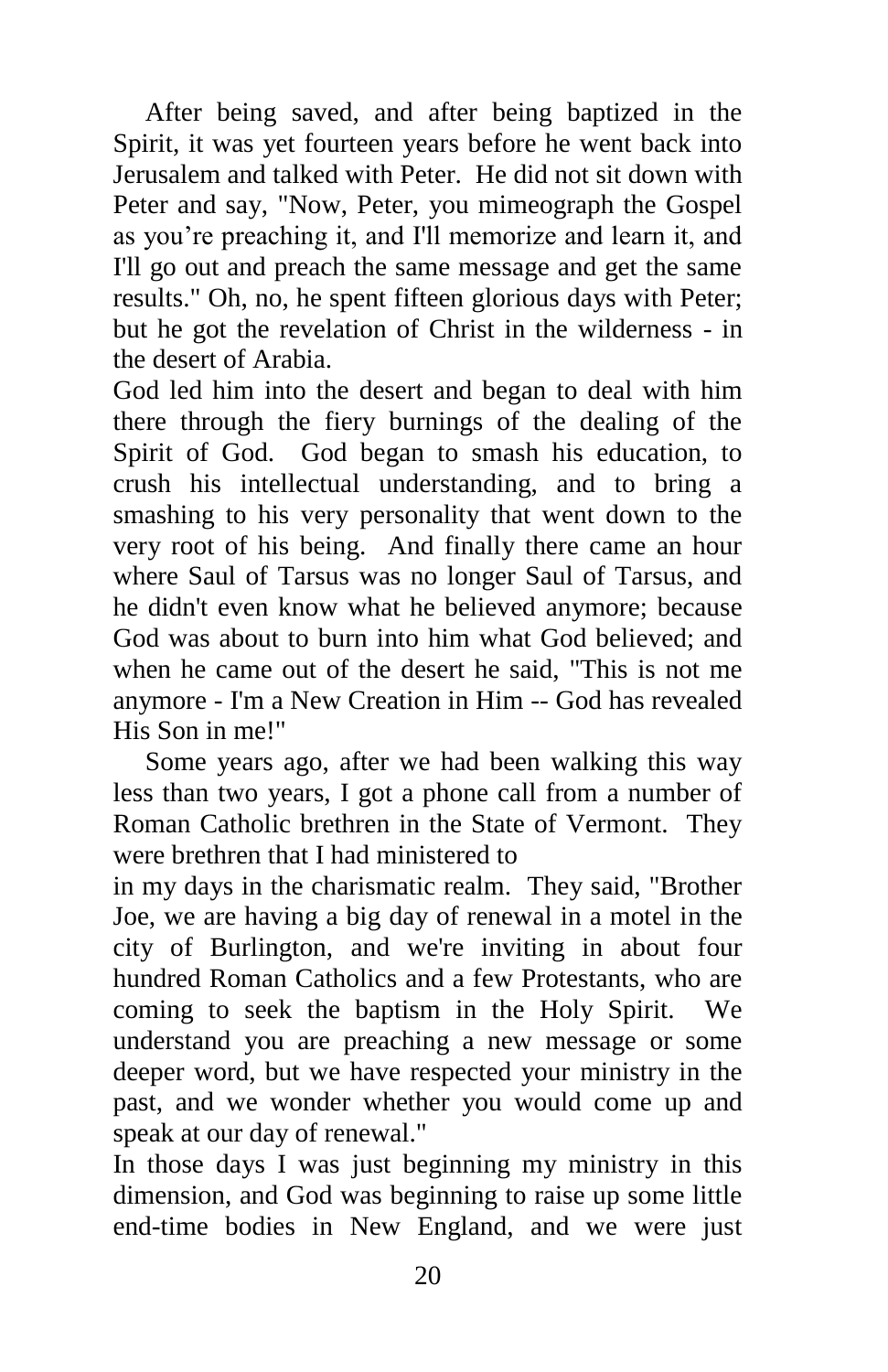beginning to receive some invitations to travel beyond that. I had learned that my calling was to this Bride, but I still wanted to be obedient to the Spirit of the Lord and I said, "I'll pray, and if God lets me go, I'll be there."

By the way, contrary to what some seem to think, there is no law or rule, there is no concept that we have that will exclude us from moving in other dimensions of fellowship. If they invite us in, we're absolutely free to go through any door God opens. I prayed, and God told me to go, but He said, "Son, when you go, I want you to teach on the Tabernacle." I've not done a lot of teaching on the Tabernacle, but He said, "I want you to just lay out the foundation of it, because there will be people there that are not saved, and I want you to show them that they can come to that brazen altar. Then, after you've done that, when you teach on the baptism, don't just go into the New Testament scripture on the baptism, but show them that Tabernacle pattern, and show them there is a ministry that God has raised up in this hour to pour oil upon that candlestick, which is a type of Christ; that the Table of Shewbread, the Word of God, may be lit up, and they may be baptized with a supernatural anointing of God's power!" But He said, "Then, when you've done all that for all the ones there that are seeking the baptism and all those that already have it - you tell them that is not the end of the matter, but there is an altar of incense, there is a veil, and there is the Holy of Holies. You tell them the ultimate purpose of God, once they have received the baptism, is to walk the way of the cross, have the veil of their own flesh pierced, go into the Holy of Holies and be clothed within and without with the pure, incorruptible gold of God's nature."

So I went up to that meeting and I began speaking about two o'clock in the afternoon. I taught on salvation, and I taught on the baptism, but then I told them, "There's more." I think it is the only time I ever was in a meeting where I taught about going through the Holy of Holies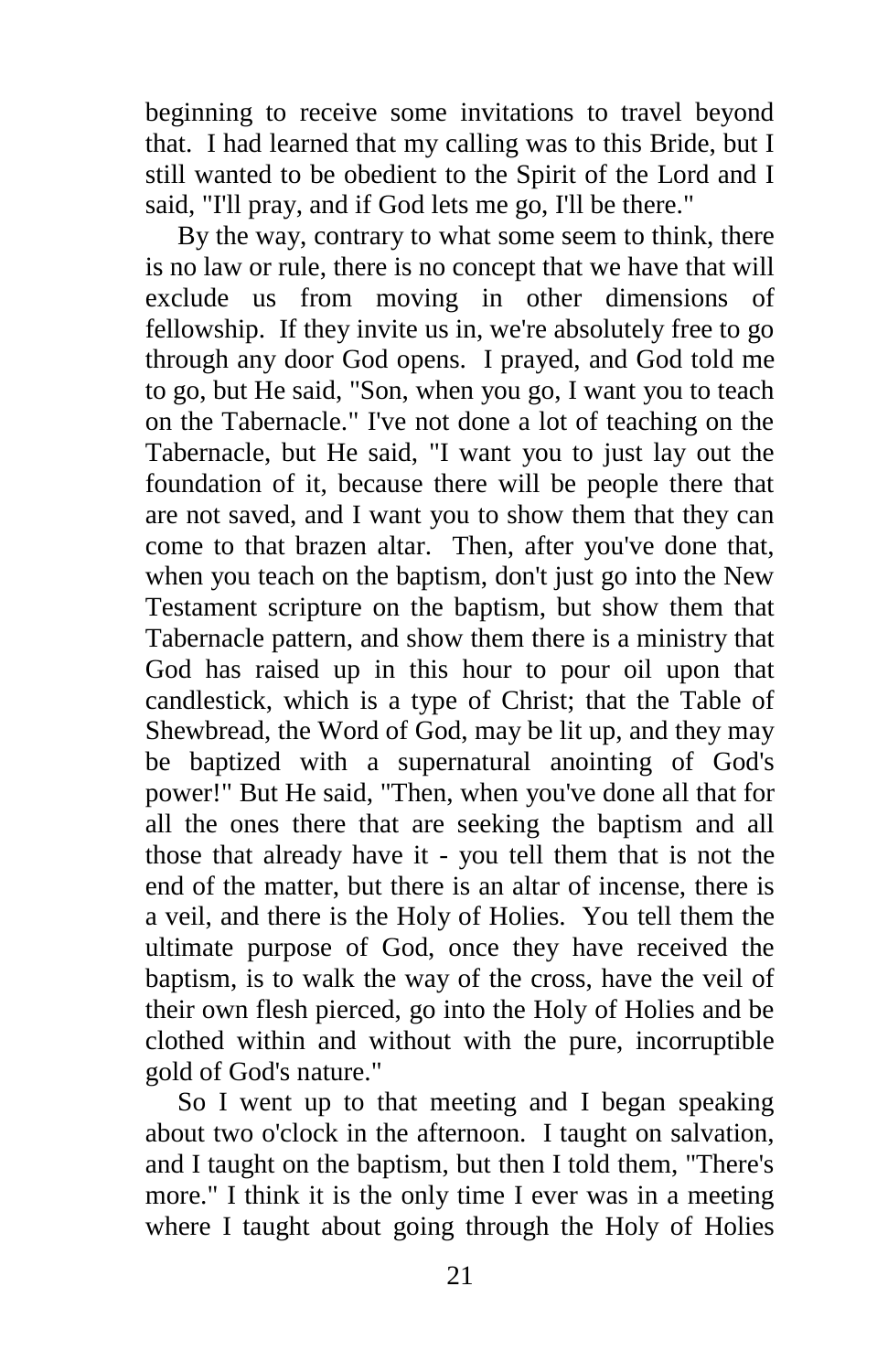and being clothed within and without with the incorruptible nature of God, and while I was teaching there were some people puffing on cigarettes on the back row. They hadn't even been to the brazen laver yet, and hadn't gotten their flesh washed yet. But God said, "That's all right, Son, you're teaching about the altar of incense, never mind the smoke!" So I went ahead and ministered that word, and when I came to the end I opened it up for questions.

There were two United Pentecostal preachers in the congregation, and though I had not mentioned it, they somehow were able to pick up, in the Spirit, that I did not believe in the pre-tribulation rapture, and they did me the favor of asking me why, which enabled me to begin to elaborate on other things. I got hit by an anointing again and began to unveil something of what was coming on the world, why God was baptizing people in the Holy Spirit, and what the Lord is really doing in this hour; and I talked until six o'clock that night. Finally, we called that part of the meeting off, and we went into the next room and prayed about one hundred people into the baptism. That may be an evangelistic exaggeration, but at least we led a number of them into the baptism in the Spirit, and I stayed around answering questions until about two o'clock in the morning.

Then when I started out the door, realizing I had a fourhour drive ahead of me, in a snow-storm, a twenty-yearold girl stopped me at the door and said, "Brother Joe, can I see you just one minute?" I said, "Yes." She said, "Brother Joe, I'm a college student in Vermont, and about two weeks ago I was baptized in the Spirit. I didn't have the baptism three days before God told me there was something more. I asked God what more there was and this afternoon as I sat in this meeting, when you began to talk about going into the Holy of Holies, the Lord spoke to me and said, 'That is the thing that I'm talking about.' "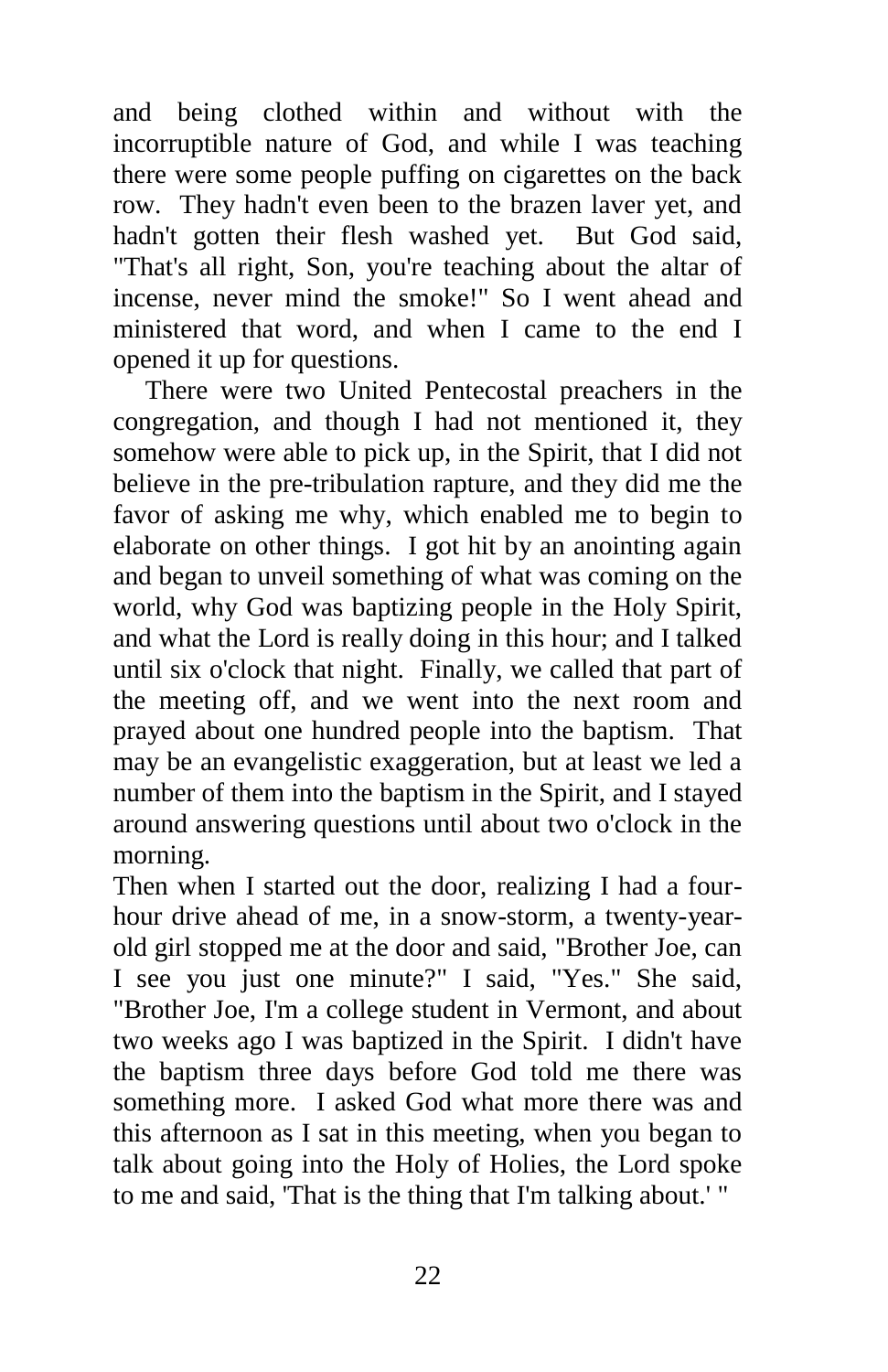She began to write me letters after that, and in one of them she said, "Brother Joe, I wonder if you would be willing to come up to our college some afternoon and evening, and meet in a dormitory room with about five of us that have been reading some end-time booklets. Most of us have the baptism in the Spirit and we want to ask you questions." One day I drove to that college campus and I tell you, it did away forever with my sympathy with those parents who want their children to go to college, and they haven't stepped on a college campus for twenty or thirty years, and in their naive minds they think college is what it was in the mid-nineteen-fifties. I walked across that campus and saw students stoned on drugs out of their minds, heard the rock music pouring out of the windows, made my way through that whole jungle, and ended up in a little dormitory room with about fifteen students sitting on the floor, and two professors. One of the professors was a poetry professor, and when they introduced me to him they gave me his name and said, "This man is one of the most famous twentieth-century poets in America."

I don't read any twentieth-century poetry, therefore I'd never heard his name, and I tried to act duly impressed and shook hands with him; because I knew he had never heard my name either. I sat down, and we had a season of prayer, and finally the poet spoke up and said: "I want to ask you something. Can you tell me about your schedule and what you do?"

I told him a little bit about what my schedule had been the two weeks before that, and what it was the week after that. And he said: "You mean you travel all over like this?" "Yes," I said. "When you travel do you speak every night?" "Yes, most nights." "How long do you talk?" "Well, I'm not known for being short-winded and it usually takes me about an hour to warm up, and then sometimes another hour to wind down." "You do that night after night after night." "Yes," I said. "I couldn't do that." ."What?"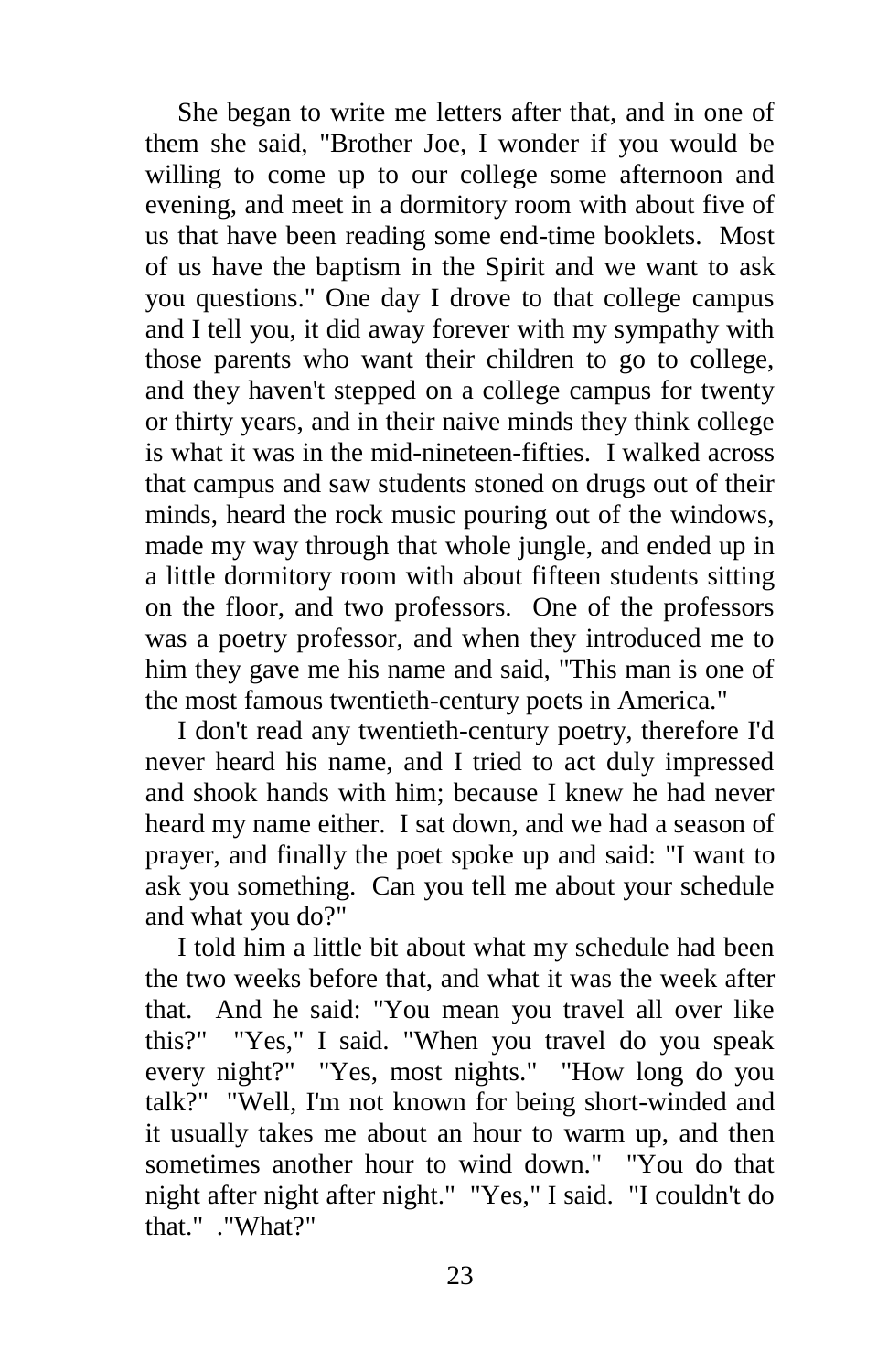"I couldn't do it." "What do you mean, you couldn't do it." "Well, I couldn't do it physically. I would absolutely collapse if I did that!"

I suddenly felt an opening in the Spirit and I said, "Brother, I want to tell you something. The reason people have nervous breakdowns; the reason people collapse mentally and physically; the reason people run away from life with pills and with bottles - the reason that happens is because their life is not integrated around anything other than themselves. When you get your life integrated around something other than you, that purpose that your life is integrated around is in the back of your mind at night when you go to bed and in the morning when you wake up." And when that purpose is centered in the Lord Jesus Christ, and a relationship with the power of His Spirit, you will have a strength that is beyond your own natural strength.

And I added, "Sometimes I think I'm the laziest creature that was ever put on planet earth - you talk about a lazy beast - brother, if I had my way, I would sleep ten hours a night and take an hour nap in the afternoon as well. I sometimes wonder whether I was just born tired and haven't rested up yet; but I've come to face the fact that it's not that, it's just the laziness of my beast nature. And in hours when I'm pressed to the wall, I'm beginning to learn there is a strength beyond my own strength, and that strength is able to carry me to the fulfilment of God's purpose." When I finished, he looked very quickly at his watch and said, "That's very interesting. I realize that I'm a half-hour late for my doctor's appointment," and he almost ran out of that room! Later on they told me, "The Holy Spirit just nailed him to the wall; because that man is a very successful man; but he has depressions he cannot understand, he's begun to go more and more to the bottle to take care of them. The doctor he was talking about is a psychiatrist." Then they said, "Oh, yes, one other thing.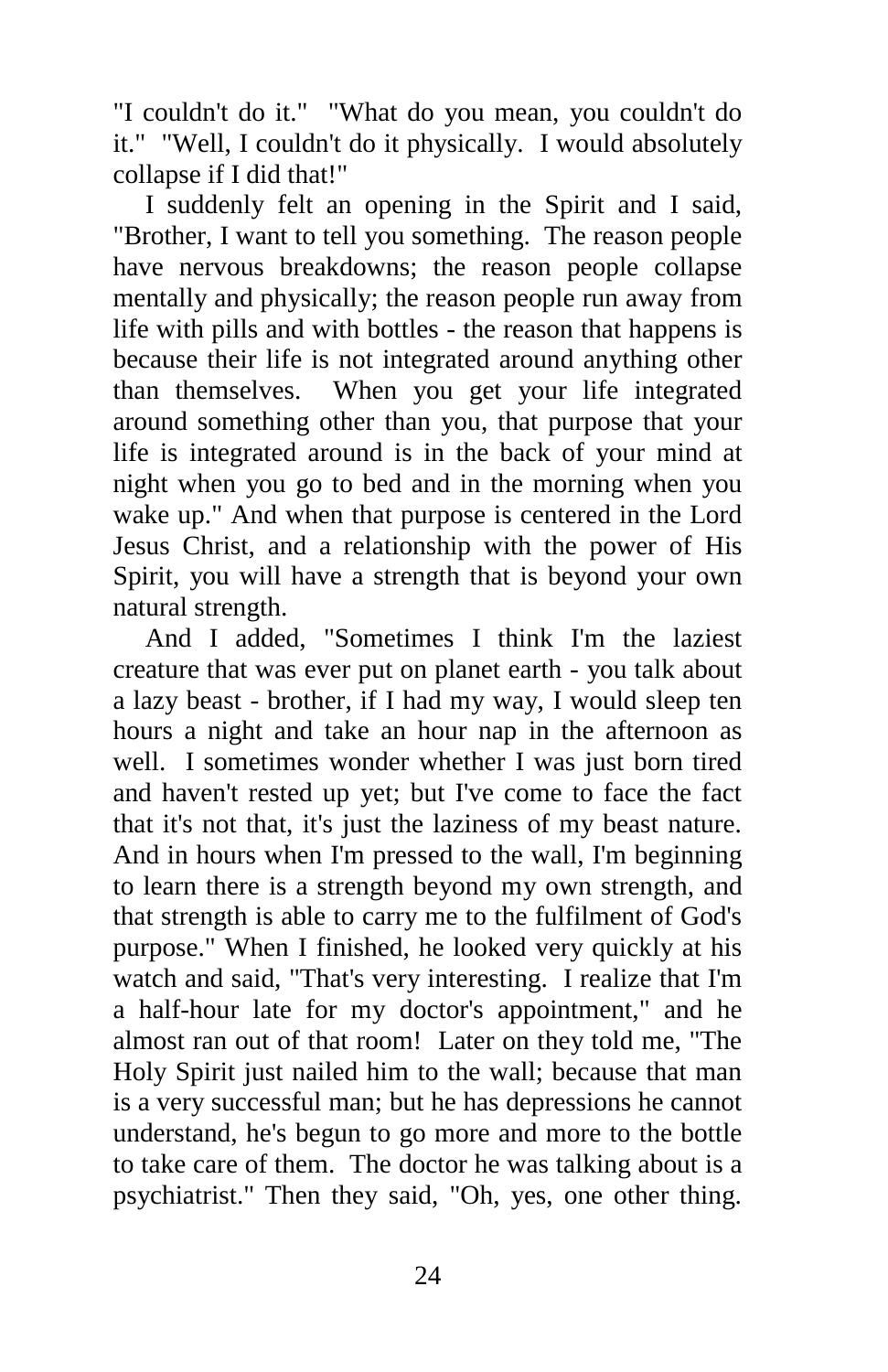He is absolutely terrified when anyone talks about the name of Jesus with authority."

I went on and shared that afternoon, and as I came toward the end of the sharing time, the other professor spoke up and said, "This has been a very fascinating afternoon. I have never in my life heard anything like I've heard here today. I have been touched by this; you've told stories that I can't even believe! But I do have one problem: I have trouble understanding you, and I think the reason is because we have different orientations. My orientation is a Quaker orientation." Suddenly I saw another doorway, and I said, "Brother, let me tell you something. The only orientation that I had until I was eighteen years old was that of happy paganism. I walked in a realm of flesh, flesh, flesh, for that's all I knew.

When I was eighteen years of age I discovered Jesus Christ as my Lord and Saviour, I wasn't even looking for Him, He just stepped in the path and rudely interrupted me and I came to know Him as my saviour. And for seven years after that my orientation was Evangelical Presbyterianism. Then I met the same Jesus as the Baptizer in the Holy Spirit, and for seven years after that, my only orientation was an enlightened form of neo-Pentecostalism in what they call the Charismatic Movement.

Just a couple of years ago, God put me under some ministry that spoke with an anointing unlike anything I had ever seen. I witnessed within the depths of my being that that anointing was the anointing of the same Holy Spirit that I had been baptized in and with long ago. As God put me under those ministries, I thought I believed the message they were preaching because the Word was made real to me, I felt a witness within my Spirit, but I began to try to walk the way they were walking and even began to minister some of what they were teaching. And as that began to happen I ran into battles unlike anything I'd ever known; the people I was flowing with got split up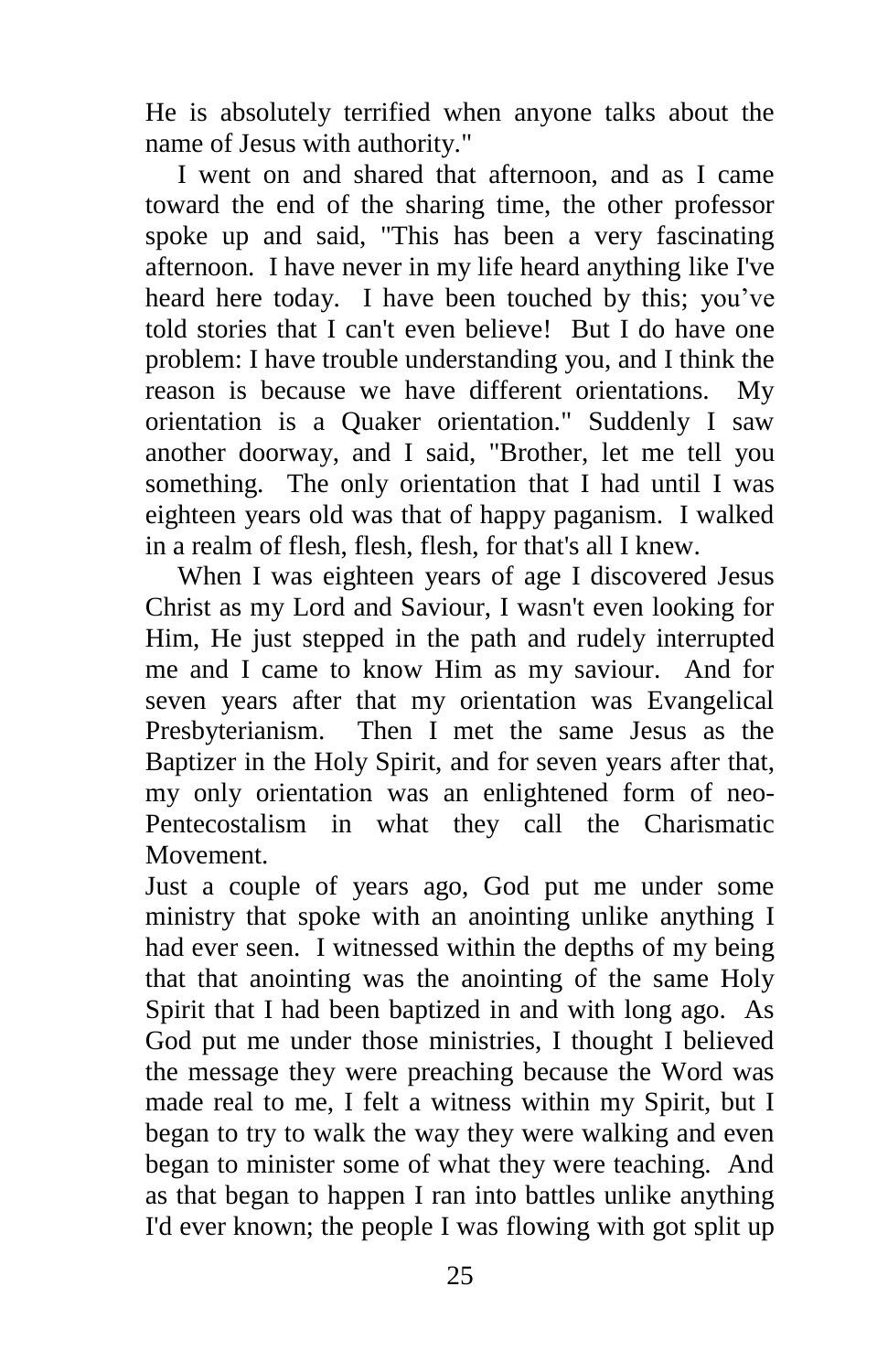right down the middle, half of them went one way and half of them went the other way; the ministry that I had come with, who I considered more mature than myself, who began to flow with them along with me, turned his back and decided the whole thing was a deception. I looked around one day and saw that I was considered a false prophet by almost all the people I had ever ministered to; and I suddenly didn't have any financial support. I found myself without a ministry, in total confusion, utterly to the end of not knowing which way to go; and in utter desperation I cried out to God, and I said, "God, I don't even know what I believe anymore!"

I said, "Brother, in that hour, in just as close a thing as the audible voice of God as I've ever heard, God said to me, 'Son, that's just wonderful. It's just fine that you don't know what you believe, because I'm about to bring you to the end of yourself in order to pour into you what I believe. In that hour I began to get a revelation of His Son in me! The word I'm preaching in this hour I didn't learn it in any seminary; I wasn't taught it in a Sundayschool class - it is not man's Gospel - I didn't learn it in any denominational church. I wouldn't have it were it not for some mature fathers around me, and yet it was not even taught to me by man, but it is come by the revelation of Christ! God has revealed His Son in me!"

You don't have to understand all the theology, and you don't have to be a revelation ministry, for most of you are not called to that. You can trust that sure inner witness of God to the word you hear, but you must come to the place of a revelation of Christ. The reason so many are confused in this hour is because they have not come to that. God doesn't have any grandchildren. David du Plessis said it a few years ago, and it's true. You can sit under Billy Graham's ministry all your life, learn every scripture, letter-of-the-Word truth, about being born again; you might even be able to preach it with your natural mind as well as he does, but that will not get you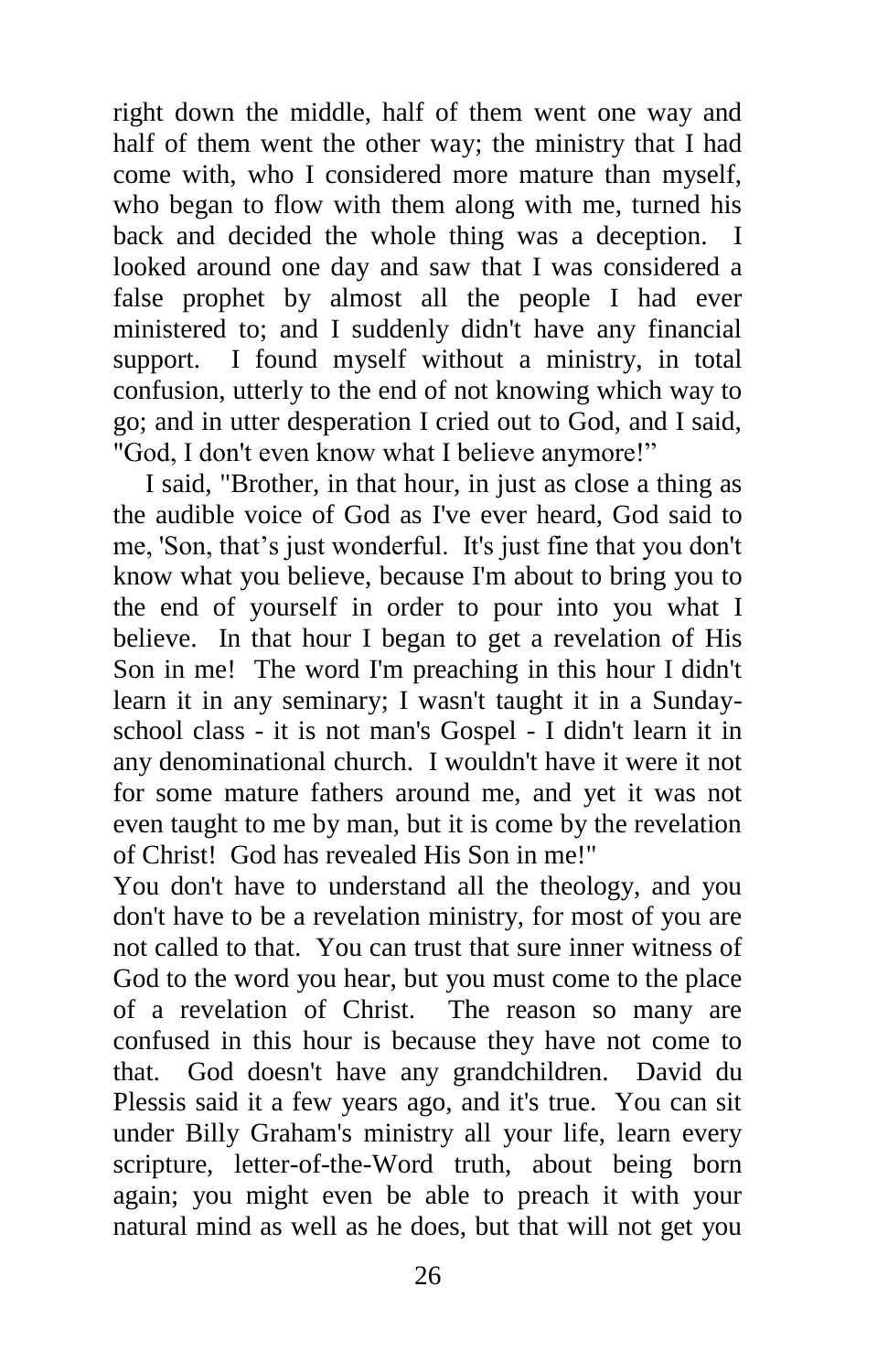born again. There must be a dealing of the Spirit of God in you! You can sit under some healing ministry and you can memorize every truth that he has ever preached on healing; you can learn all the scriptures on how to get a healing; you can see miracles before your own eyes. But in the hour of the trial of your faith, that will not get you healed. There must be a dealing of the Spirit of God in you. Even in this realm God doesn't have any grandchildren, because the same way those seven sons of Sceva tried to stand in front of that demon-possessed man and say, "You come out of him by the name of the Jesus that Paul preaches," and the evil spirit said, "Paul I know and Jesus I know; but who are ye?" And in the hour of your trial with just a mental knowledge in your mind you aren't going to be able to stand against the enemy and say, "In the name of the revelation brother Sam preaches, or in the name of the revelation brother Buddy preaches," but it is going to have to be worked in you.

We've had people who have sat under the Word for six or seven years, they've been able to receive it, they've gotten excited about it, they've shouted "Hallelujah" to it; but when some ministry walks through the door and opens twenty scriptures, their entire faith collapses. And this is because they have not allowed it, by the Spirit, to be worked in them. There must be a revelation of His Son in you!

Pray for, and seek, a revelation of Christ; and allow God to bring you through the dealings and the breakings of the cross, that can alone bring you to the end of your nature and bring forth another in you.

Let us read in Galatians 3:16, where it says, "Now to Abraham and his seed were the promises made. He saith not, and to seeds, as of many; but as of one, and to thy seed, which is Christ," the anointed One. I suppose you may have heard the ministry preach many times that the seed of Abraham is not natural Israel; the seed of Abraham are not the natural Jews that are over in the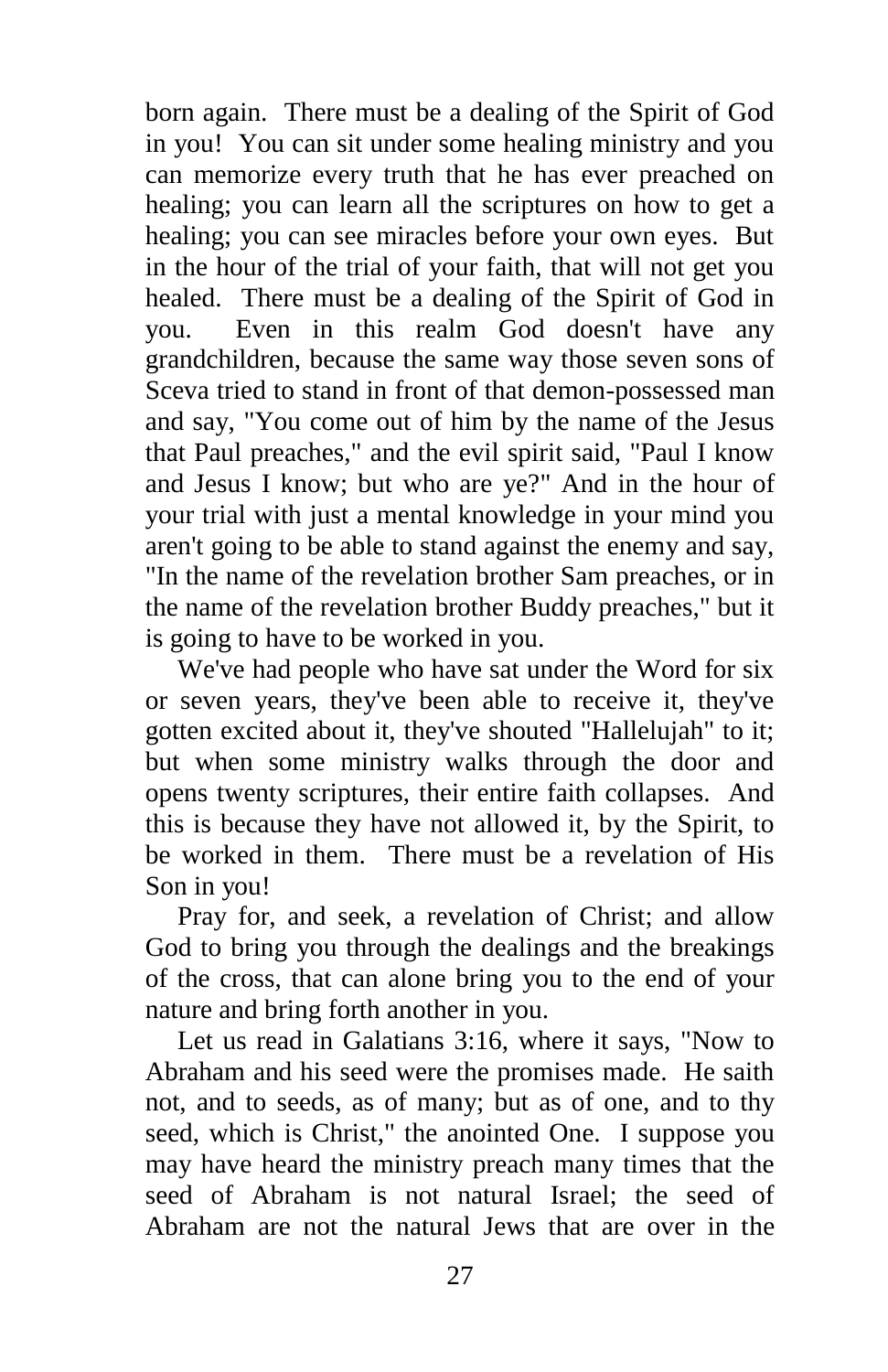Middle East; but Paul says that the seed of Abraham is Christ. He says that the promise was not to many, but to One - even Christ. Yet when you go back into the book of Genesis, and you find the time when God promises him the seed, it appears to be many because God says, "Abraham, look at the stars," and Abraham saw many stars in the sky. He looked up there and maybe he saw the Big Dipper and the Milky Way. God said, "Abraham, look now toward heaven, and tell the stars, if thou be able to number them: and he said unto him, so shall thy seed (singular) be." Paul says, "The seed is Christ." It is a many-membered seed. It is a many-membered Anointed One. It says clearly in the Word that it is a manymembered Body, a corporate Anointed One.

Now look at 1 John, chapter three. Let us move toward some of the heart of what we have been building toward in this study. I believe we have already established that God's purpose is to conform us to the image of His Son; I have explained it to you in the plain teaching of the Word. I have shown that the purpose of God is not to have one Son, but to bring many sons to glory, and that the One who does the sanctifying and the many that are sanctified are absolutely one. He is not ashamed to call them brethren, and His purpose is to glorify them. In 1 John 3:2 we see another very familiar scripture, and for the first time in this study, I am going to move beyond the letter of the Word into the Spirit of the Word; for everything we have ministered until now we find it plainly in the letter of the Word.

In 1 John 3:2 we read, "Beloved, now we are the sons of God, and it doth not yet appear what we shall be: but we know that when he shall appear, we shall be like him for we shall see him as he is."

In the original Greek language, in which the New Testament is written, there are two words that are translated, "sons." The one word is the Greek word, "teknon," which really does not mean mature sons, but it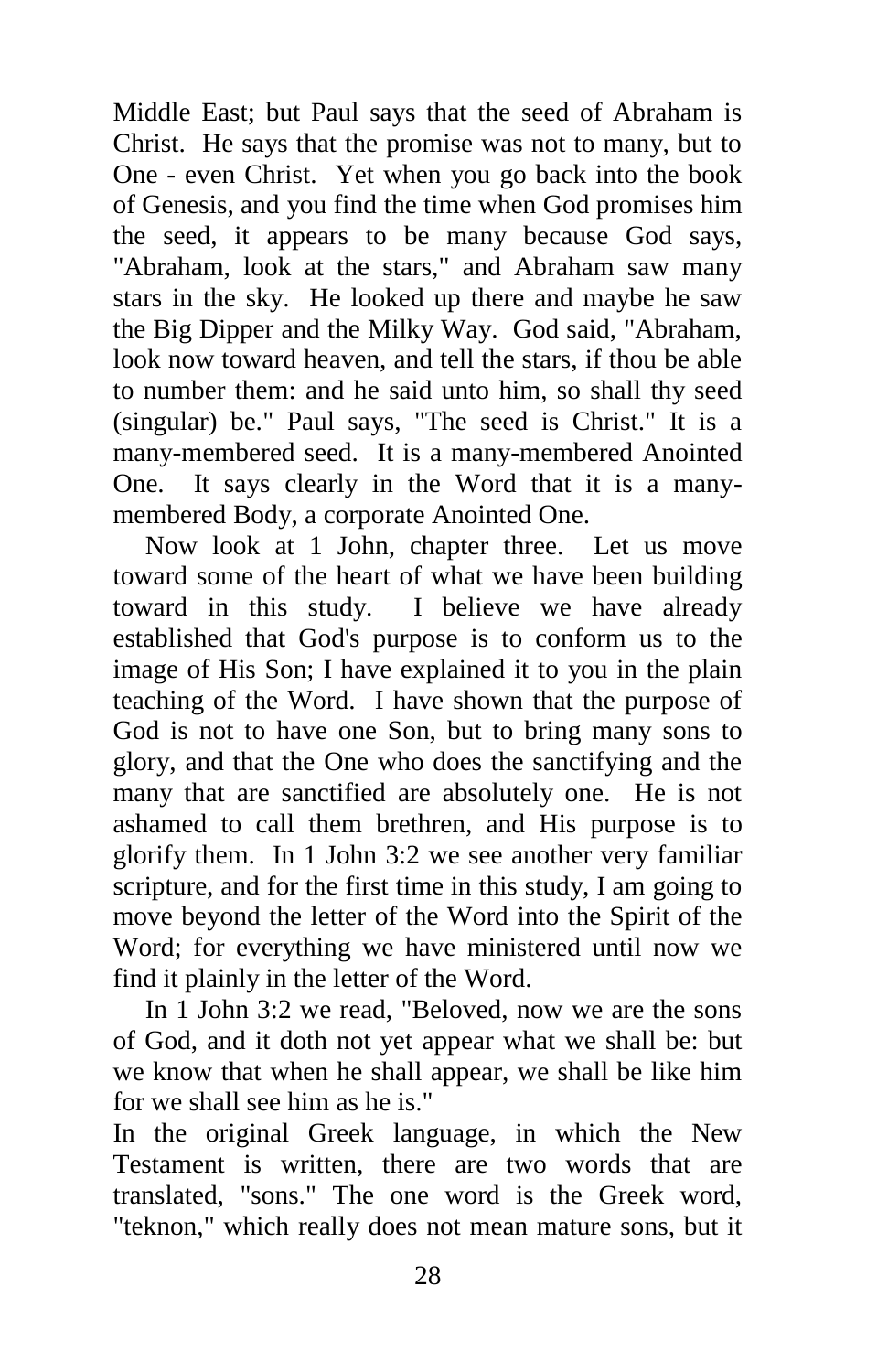means little children. The other word is the Greek word, "huios," which means mature, full-grown sons. The word that is used in the Greek in this verse is the word, "teknon," and what it is saying is that we are now the children of God, but God has something more for us. It does not yet appear what we shall be, for one day we shall be mature sons. However that does not in any way do away with the truth that the Spirit of God ministered some years ago, that every son, if he matures and grows up, does not remain a son, but he grows up to become a father. That is an absolute principle in the creation. Tonight I am a son, and I have a natural father lying somewhere in the twilight between life and death - on the very verge of death, out in the State of Illinois - and I once was a little son. But I am no longer a young son, in the natural I am a mature son, and I have two sons. I grew up into fatherhood. I have a ten year-old son who isn't that big yet, but I've noticed that he continues to get big as a truck for his age, and to sprout up. And if God gives us time, not too many years from now I may be looking up at him, because he one day will become a mature son. And if God could extend this age of Grace, he also will grow up into fatherhood

We will deal with that later, but right now it say's, "We are the sons, and it doesn't yet appear what we shall be: but when he appears, we shall be made like Him." Every now and then we get those who want to know exactly how everything is going to appear when the millennial age comes. I had somebody say, just the other day, "Now, Brother Joe, what are we going to look like when we come to that hour, and will we recognize one another," and so on. I believe we will all be glorified, and I believe we will recognize one another; but I can't tell you exactly, how it is going to be. I sometimes wish I could preach a word on the practical aspects of the Melchisedec Order during the first five hundred years of the millennial reign, and spell out exactly how it is going to be: but it doesn't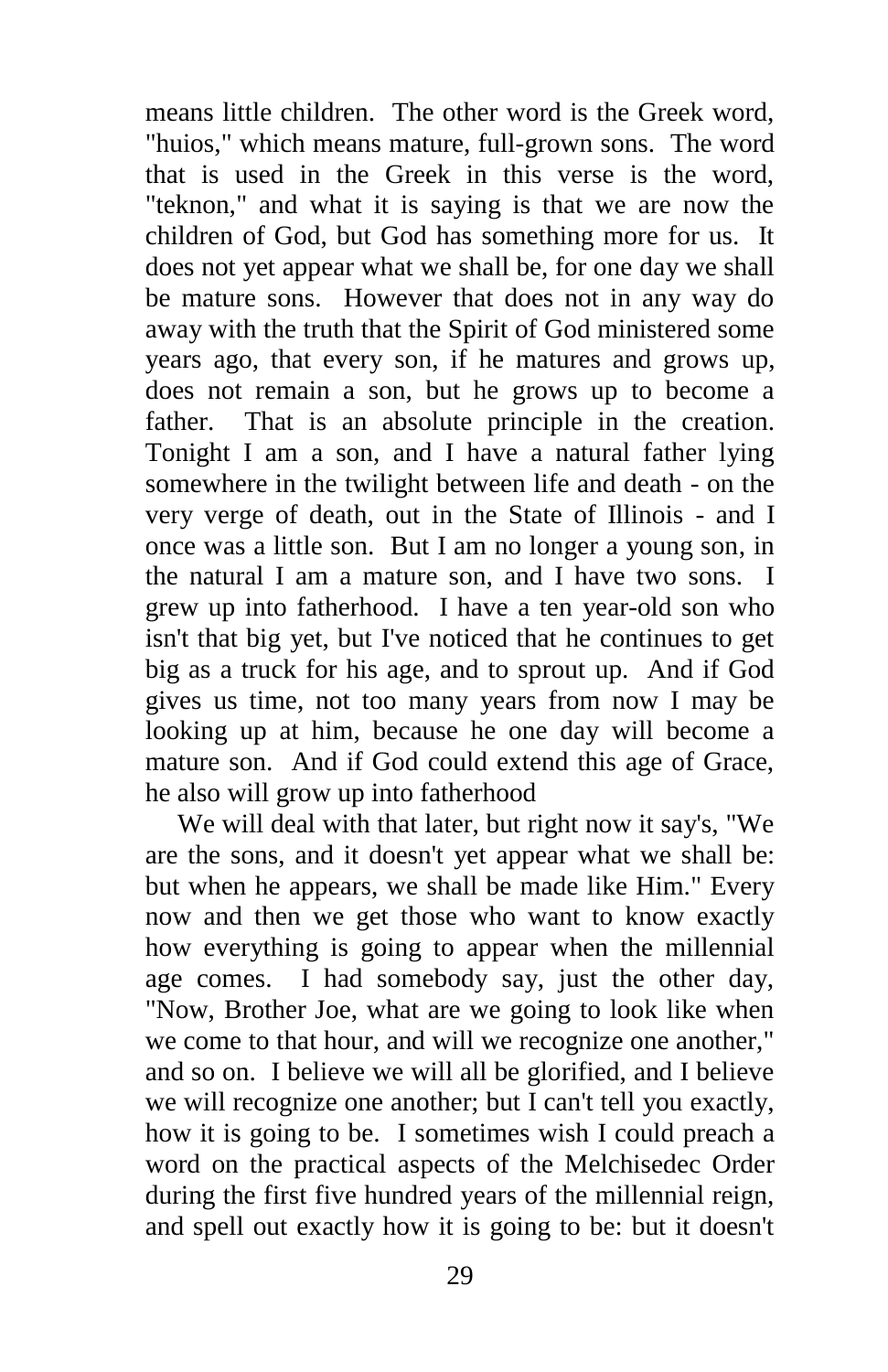yet appear what we shall be, we only know we are going to be made like Him.

I want to share with you something God showed me on this some years ago. I believe the place He is going to appear is in His many-membered Body, for it says in Thessalonians very plainly that He shall come to be glorified - not isolated up there as an individual -but He shall come to be glorified in His saints. Do you know what I see in this scripture? I see that when I look at you I can see Christ in you, but I don't yet see Him as He is because there is still too much of you in the way. When you look at me, I hope you can discern Christ in me, but I'm fully aware that you don't yet see Him as He is because there is still far too much of me in the way. But I believe that one day we're going to be like Enoch. The Bible says Enoch walked with God, and was not found, because God had translated him." Enoch didn't replace God, but God replaced Enoch, and absolutely consumed him in His glory. And I believe some of us are going to keep walking with Him, and in Him, and one day we will not be, because His fire will consume us. Then I'm going to look at you and you will be out of the way and I'll see Him as He is when He appears in you, and you'll see Him as He is when He appears in me, and we will be made one!

I ministered this truth to a little group of brethren a few years ago and I had a dear, letter-of-the-Word Baptist preacher friend of mine from the old order days hear a tape of it. He made a special trip to spend an afternoon with me in order to get me out of my heresy and of my error. We sat down and he said, "Brother Joe, don't you know that in 1John 3:2 where it says, 'When He appears,' that that word, 'appears,' also means 'when He is revealed,' in the Greek?" I said, "Yes, brother, I know it. I also know that in Romans eight where it speaks of the manifestation of the sons of God, the Greek word, 'manifestation,' also means, 'revealed.' " And brother,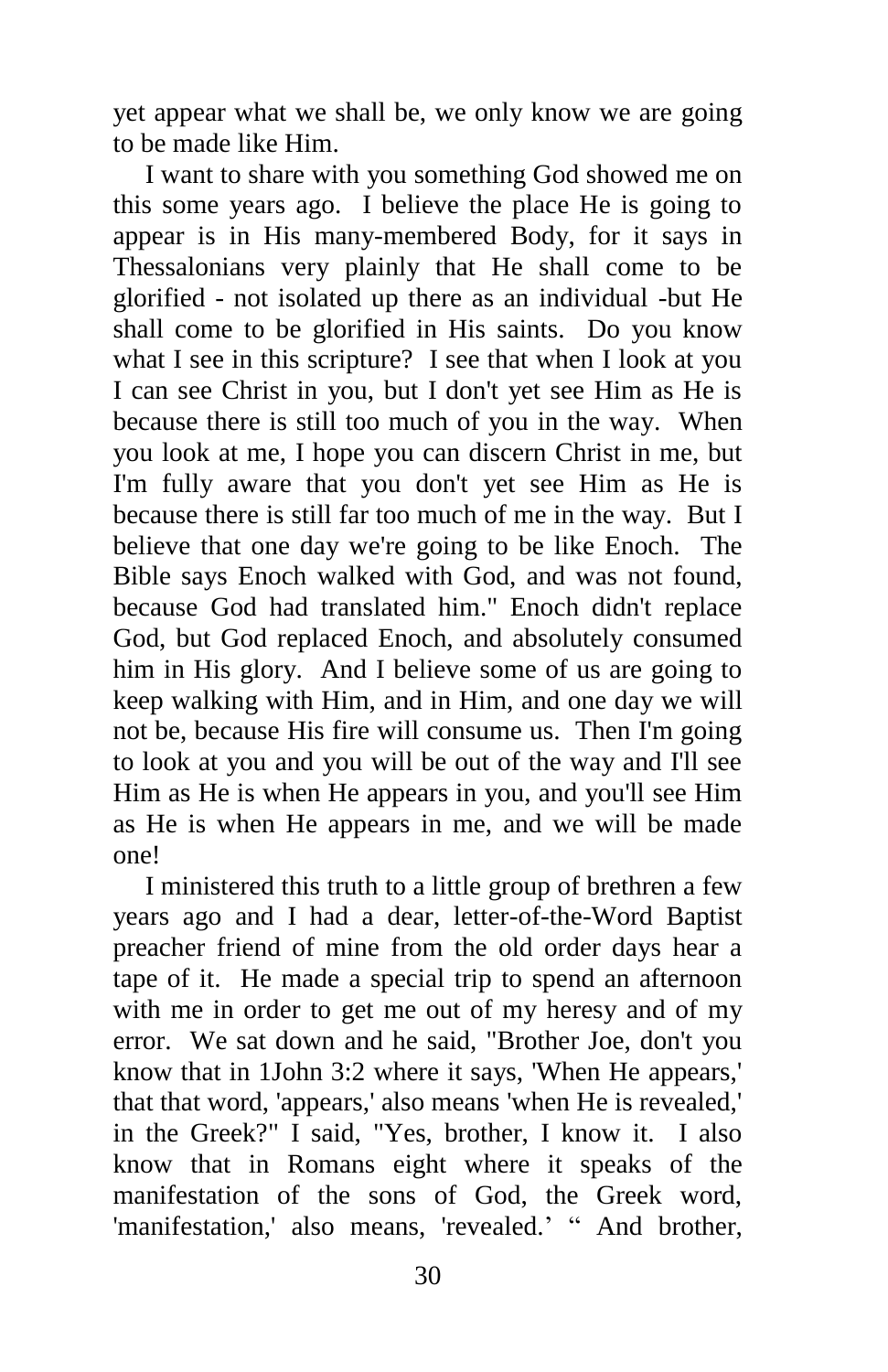that's where He is going to be revealed, in some manifested sons, that is, in us!

I frankly just cannot get excited about all this controversy as to whether He is also going to appear in an individual form. I believe absolutely - and I make no apology for the truth that has been preached in this move of God that He is not going to appear apart from His many-membered Body. And I personally, have not done away with the possibility that He may appear with His many-membered Body. I wouldn't quibble for one minute with anybody doctrinally on it. God is God, and as of this hour this scripture isn't totally clear on that, therefore I don't know. But one thing I know is that once I have been made like Him then to see Him will be seeing One who is no longer my Head, but One who is my brother, for it says in the Bible, "He is not ashamed to call them brethren."

If Jesus appeared in this moment manifested Himself in some form, I'd be on my knees because He is my Lord, my Saviour, and my Head. I have not been made like Him yet, but once I've been made like Him then I will be excited to see Him the way I'm excited to see brother Herb, brother Sam or brother Charles, it will be brother Jesus, for I'll have been made like Him! That is why I'm not concerned about whether I see Him in some individual form or not, and I fully believe that He will not appear in an individual form apart from His manymembered Body, and to me, the Word is very clear on that.

There is another truth beyond this one, but before we see it, let's read in Ephesians 4:9, "Now that he ascended, what it is but that he also descended into the lower parts of the earth?" The Word says Jesus has ascended far above all heavens, but that He is no longer up just in that ascended realm; He that ascended is He who descended into the lower parts of the earth, our earth, that He might fill all things. It says that in His ascension He gave some apostles, and prophets, and evangelists, and pastors, and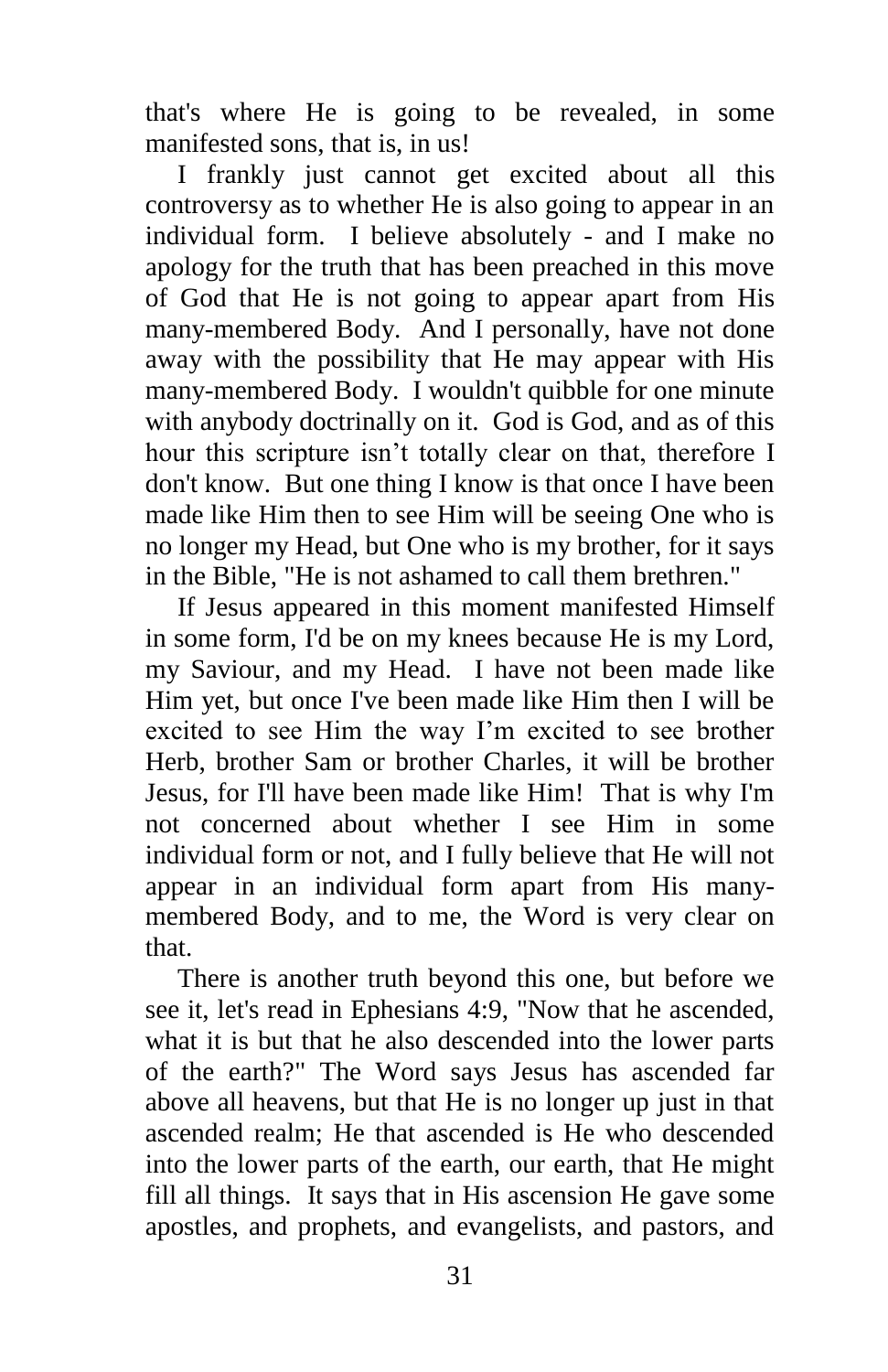teachers. To get the Church ready for the rapture? No, it says He gave them for the perfecting of the saints - there it is the clear, plain teaching of the letter of the Word the perfecting of the saints for the work of the ministry, for the edifying of the Body of Christ, "Till we all come in the unity of the faith, and of the knowledge of the Son of God, unto a perfect man," a perfect many-membered Man, "unto the measure of the stature of the fullness of Christ," the Anointed One; "That we henceforth be no more children, tossed to and fro, and carried about with every wind of doctrine, by the sleight of men, and cunning craftiness, whereby they lie in wait to deceive." And here's the verse we want to focus on (verse fifteen): "But speaking the truth in love, may grow up into him in all things, which is the head, even Christ."

There have been rumors that I've heard circulating across this country, usually from those not flowing with us and sometimes even from those who have flowed with us in the past, that this ministry believes they are the Head. We do not believe we are the Head, for Jesus is the Head; but we do believe that one day we're going to grow up into the Head, and that is something that is there in the plain, clear, teaching of the letter of the Word. There is no way you can grow up into the Head without becoming part of the Head, you can't grow up into anything without becoming a part of that thing!

Therefore, there are some of you who are in the woman congregation who have not yet been anointed in this five-fold ministry, and there are some of you that never will be in the five-fold ministry, because that is not the calling on your life; and yet I believe you can walk all the way to perfection without ever being part of this fivefold ministry. The glory of the woman is Her anointing to receive seed and then to manifest the life that is brought forth in Her as a result of that seed. However there are some of you who have a call to one day be in this ministry. If you walk in God, and if you are in obedience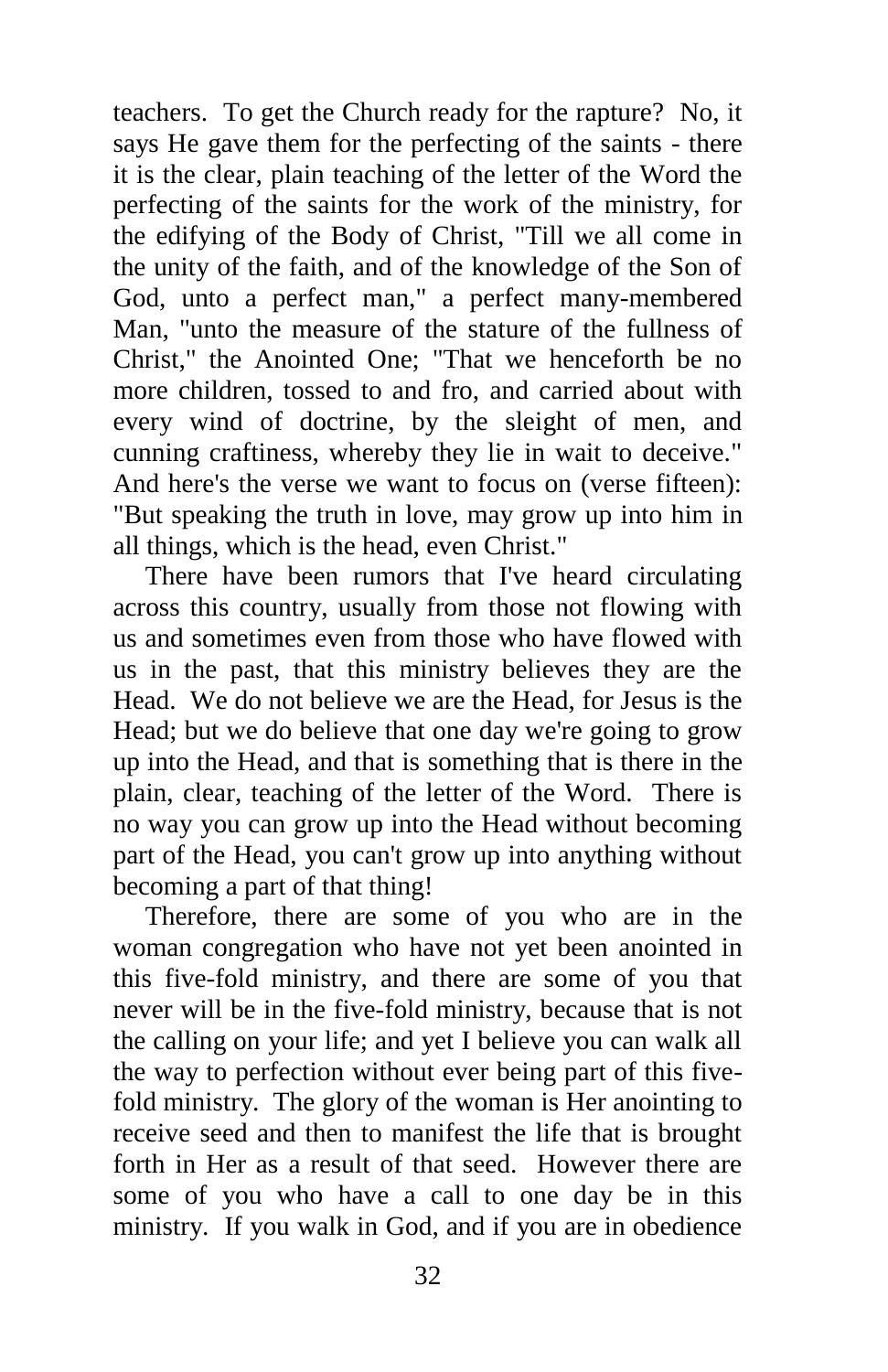to the leadership of God's Spirit, there is going to come an hour when you will dedicate yourself more fully to God, and you'll come into a union with His Spirit beyond what you now have. When you come into that union, you'll begin to experience an anointing in the realm of ministry gifts beyond what you have known up to this point; and when you come forth in that anointing the Holy Spirit is going to bring you forth in the Man - in the Husbandministry.

When He does, there is going to be ministry that is going to discern it and witness it, and there is going to come an hour when hands are laid on your head and by prophecy there is a confirmation of the ministry that the Holy Spirit has already brought you forth in; and then you'll no longer be part of the Woman, you'll be part of the Man.

There is absolutely no way you'll ever grow up into this Man without being part of Him. You can't go out of the Woman into the Husband without becoming part of the Husband; and neither can you grow up into the Head without becoming part of the Head. No one of us individually will be the Head. No one of us individually is Christ. But corporately, as a many-membered Man, we will manifest the fullness of that nature.

Of course, I don't believe that is the end, because it says in 1Corinthians, chapter fifteen, that after the Son comes to a place of reigning, He will reign and govern until He puts all enemies under His feet. It says the last enemy put under His feet will be death. And when that has happened He will take the Kingdom and offer it up unto the Father; and He will no longer be just in the realm of Sonship but will grow up into fatherhood, for it says in that hour God shall be all in all! Even that is right there in the plain teaching of the letter of the Word, that one day God will be all in all. He will enter into union with everything, everyone and everyone will know Him; and there is no way you can come into union with Him without being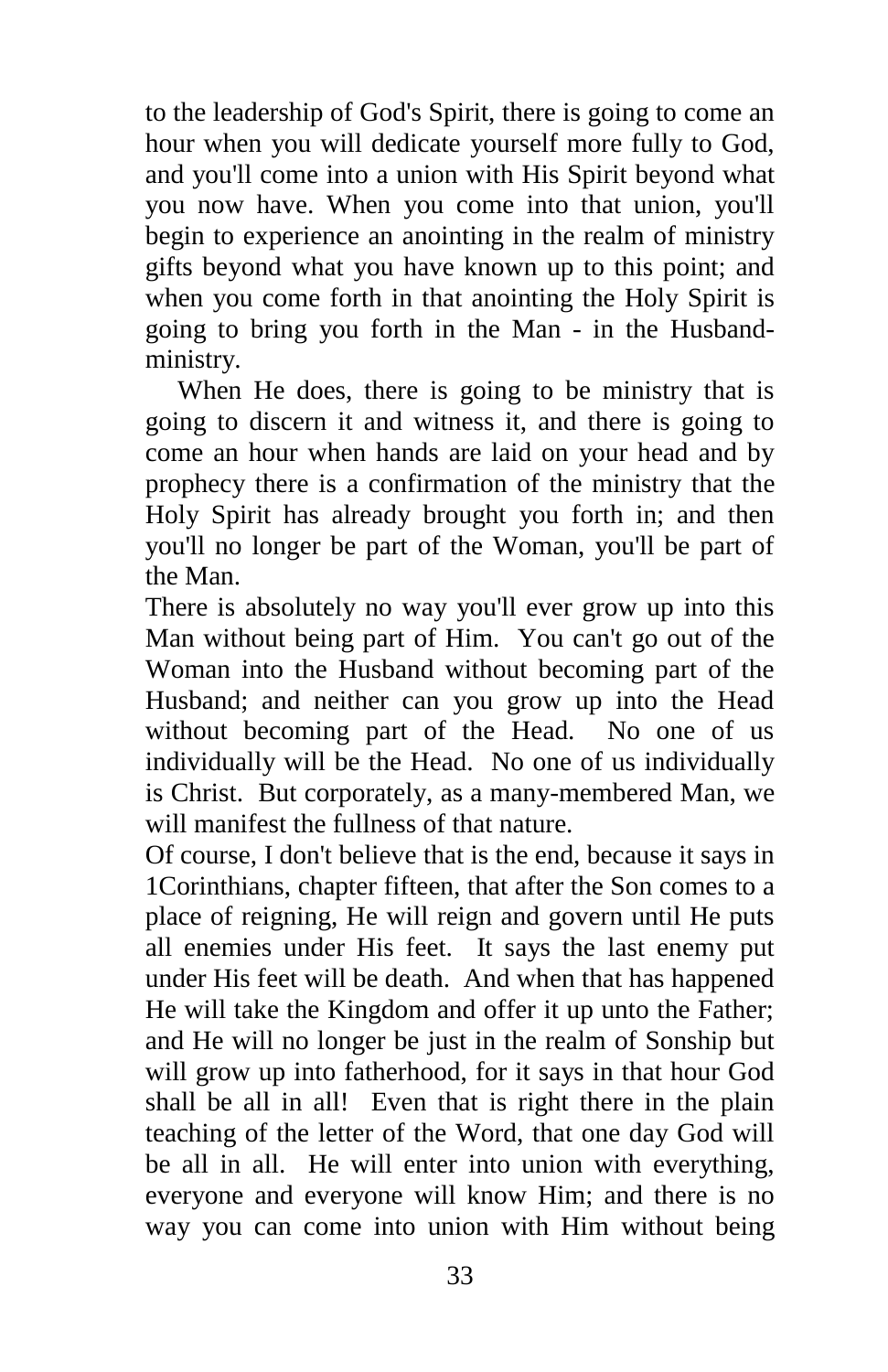part of Him. That is why the prophet Jeremiah long ago said under a prophetic anointing that the day was going to come when there would no longer be men running around in the earth saying, "Know the Lord," but in that hour all men shall know Him, all men shall have entered into union with Him, from the least of them unto the greatest of them!

We are not saying, and I have never heard or understood any ministry in this move to say that anyone of us individually is God, or that we are going to replace Him and become the Godhead, but simply that God will be all in all. He will replace us, and we will come into union with Him; and the same way my hand is part of Joe McCord, although it is not the Head, yet this is Joe McCord; and therefore though none of us will be the Godhead, and none of us will be God individually, there is no way God can be all in all without us becoming God, being part of Him!

I want to show something in Philippians 1:21-25. We find the apostle Paul here saying, "For me to live is Christ," the Anointed One, "and to die is gain. But if I live in the flesh, this is the fruit of my labour: yet what I shall choose I wot not, for I am in a strait between two, having a desire to depart, and to be with Christ; which is far better: nevertheless to abide in the flesh is more needful for you, and having this confidence, I know that I shall abide and continue with you all for your futherance and joy of faith."

Paul here says, "Listen, to me life just means Christ, it means the Anointed One," and he says, "For me to live is Him, and the more I **die to myself** that is gain, because more of Him comes forth." I am aware that he is also talking here just in the letter about natural death; and I am aware that he is saying, "For me to live is Christ, and if I do physically die that doesn't matter, that will be gain, because I go to be with him; and I'm really torn between the two." He said, "In many ways I'd like to just be free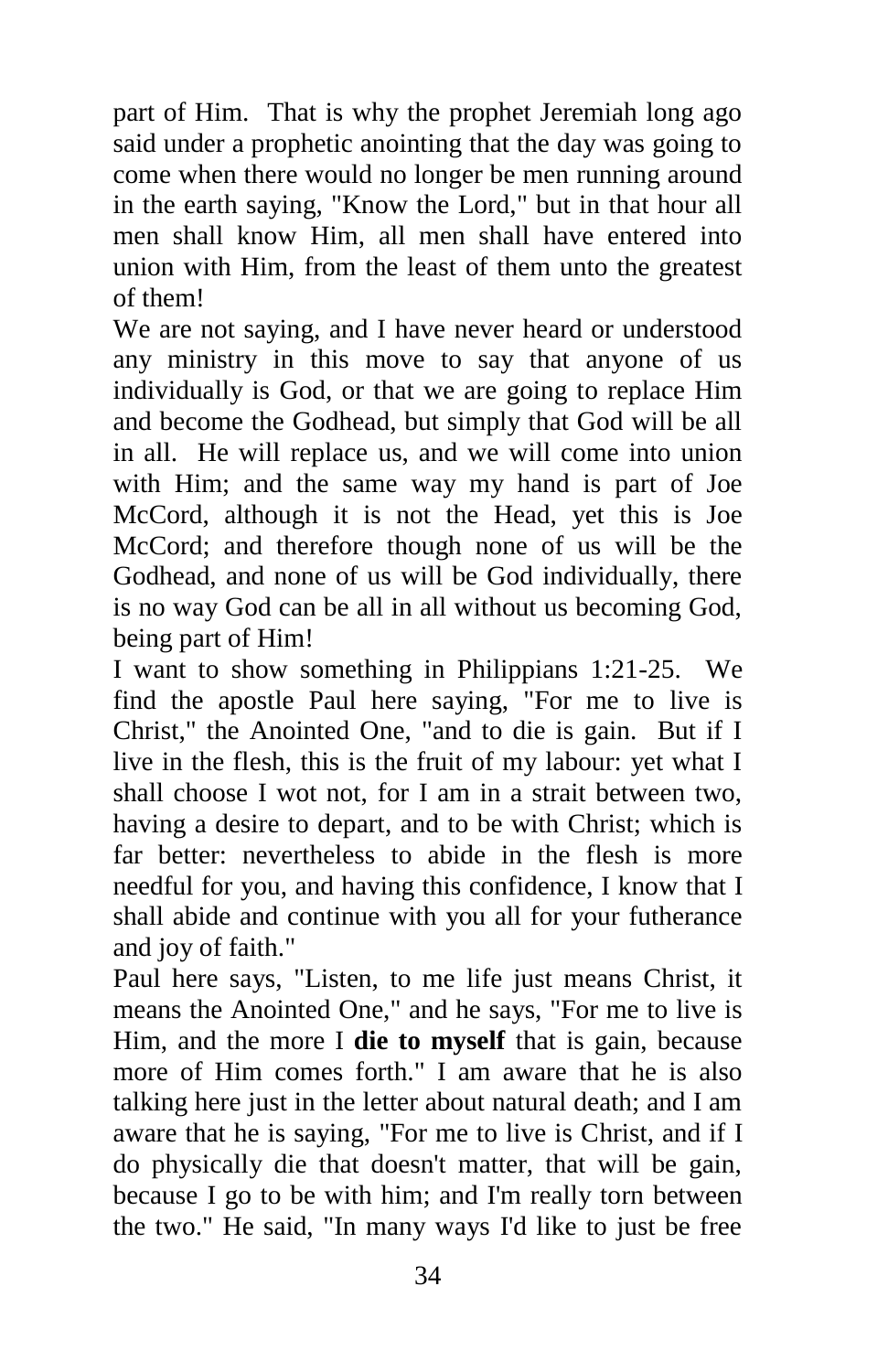and get out of this mess and go be with Him, that would be far better. But on the other hand, I don't believe God will let me do that because I have a calling to fruitfully labor in your midst." Don't anybody look at that passage and decide the apostle Paul did not have the revelation of overcoming death entirely. He had that revelation. That is why he said, in Hebrews two, that Christ has tasted death already for every man; that is also the reason why, in 1Corinthians 15, he said we're not all going to sleep, we're not all going to go by way of death, but praise God, some of us are going to have an eye-twinkling change.

I believe he had the vision and revelation of a corporate man not even going by way of physical death, but overcoming it entirely. And I believe there also came an hour when he saw by the Spirit that it was not going to happen in his lifetime, that the many-membered Body in his day was not to a place where they could understand this revelation. Even his own fellow apostolic ministry, Peter, could not understand his revelation, much less the people. And we find Peter saying, "I can't understand this man, he says things that are just too difficult for me." I believe there came an hour when Paul saw it was not going to happen in his lifetime, and that is what he meant when he said that he was one born out of due season. I believe he meant, "I have a revelation ahead of my time, and it's a revelation of conquering and overcoming death; but I finally, now, have come to see that those around me are not ready to move forth into the fullness of it, and therefore in many ways I'd like to just depart and go ahead and be with Him, but I've still got a ministry to fulfill here."

I believe this vision of conquering death through the Word that has been preached, is so beautiful, so scriptural, so clear - if you have ears to hear it - and yet I find there are some who are confused because, though we have that vision, we still have some in our midst that physically die. But you need to understand that it is one thing to have a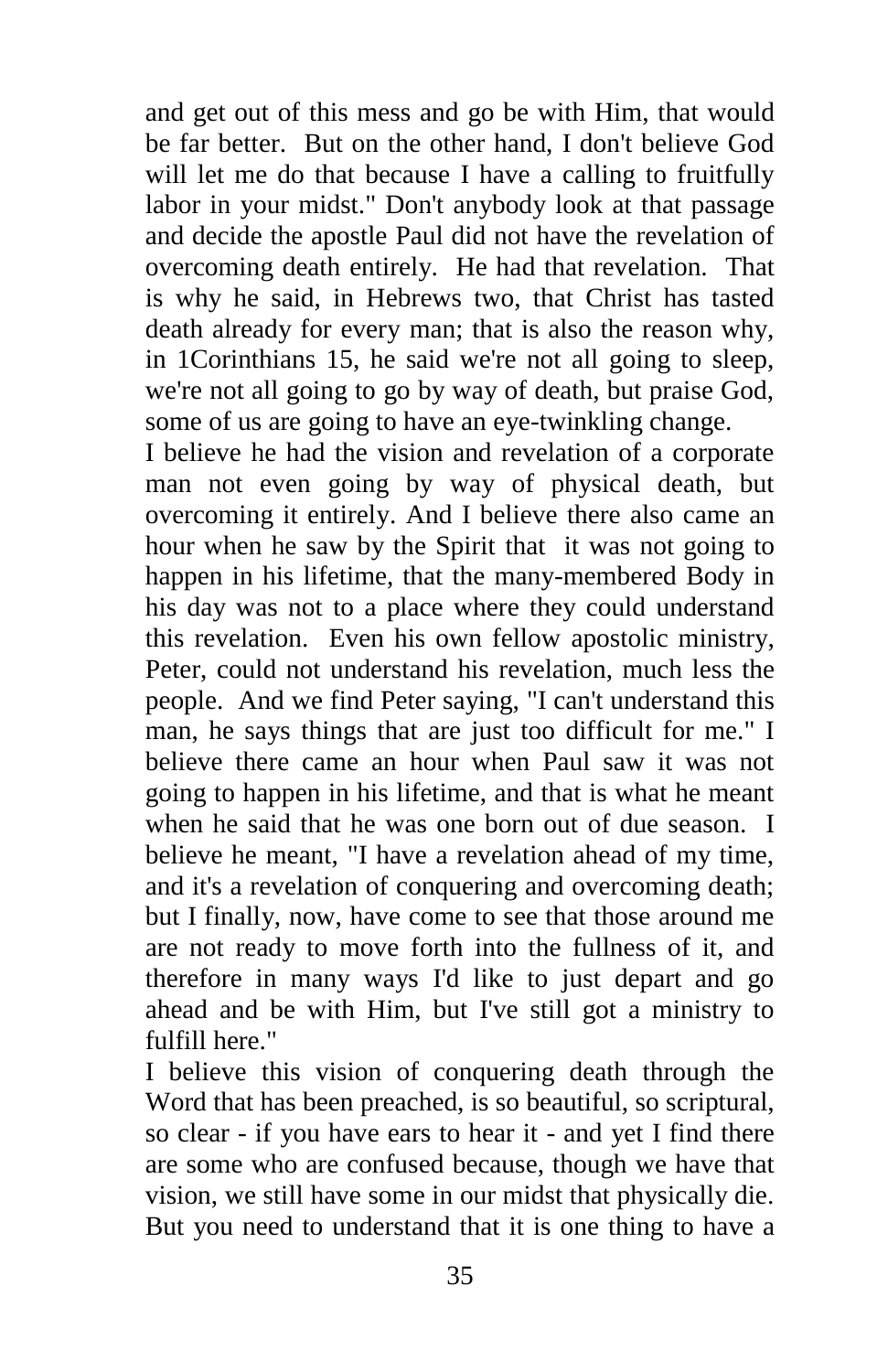vision, and it is another thing to allow God to work in you that nature and that strength that can manifest the vision in experience. Therefore we still see some of the brethren die, because neither corporately nor individually have we yet come to the place where, in every battle, we are able to walk forth in victory. We lose some battles, but in the end we are going to win the war!

I have some precious loved ones close to me who prayed for hours in a hospital room for a young sister who was valiantly fighting a battle against death. They had the vision of conquering death. She had the vision of conquering death. They fought the battle long and hard, in the Spirit, and yet she physically died and went through the veil. In those, and a few other cases there are some that have gotten confused and said, "If we have the vision then why don't we win every battle?" But I don't want to focus on the battles we've lost.

I want to focus on the battles we've won. I'm going to remember those two sisters who walked out of an airplane crash up in Alaska and supernaturally were led by the Spirit of God through that wilderness, and supernaturally were rescued and walked in the healing glory of God, so they are still alive today; when, according to all of the natural laws of man they should be dead. I'm going to remember the battle that brother Sam had with death a couple of years ago, when he was right at the door of it; but by the anointing that is in this corporate Man and in that vessel, rose up and conquered and overcame it, and put it under his feet!

I'm not naive, I know we will lose some more battles, and I know before it is over we will lose many more that will go physically through the veil. It isn't going to stumble me for one minute. I'm not going to look at the battles we've lost, I'm going to keep my eyes on the battles we've won; and I'm going to keep looking to them, because the Word says that death is the last enemy that shall be destroyed. And though the devil may win some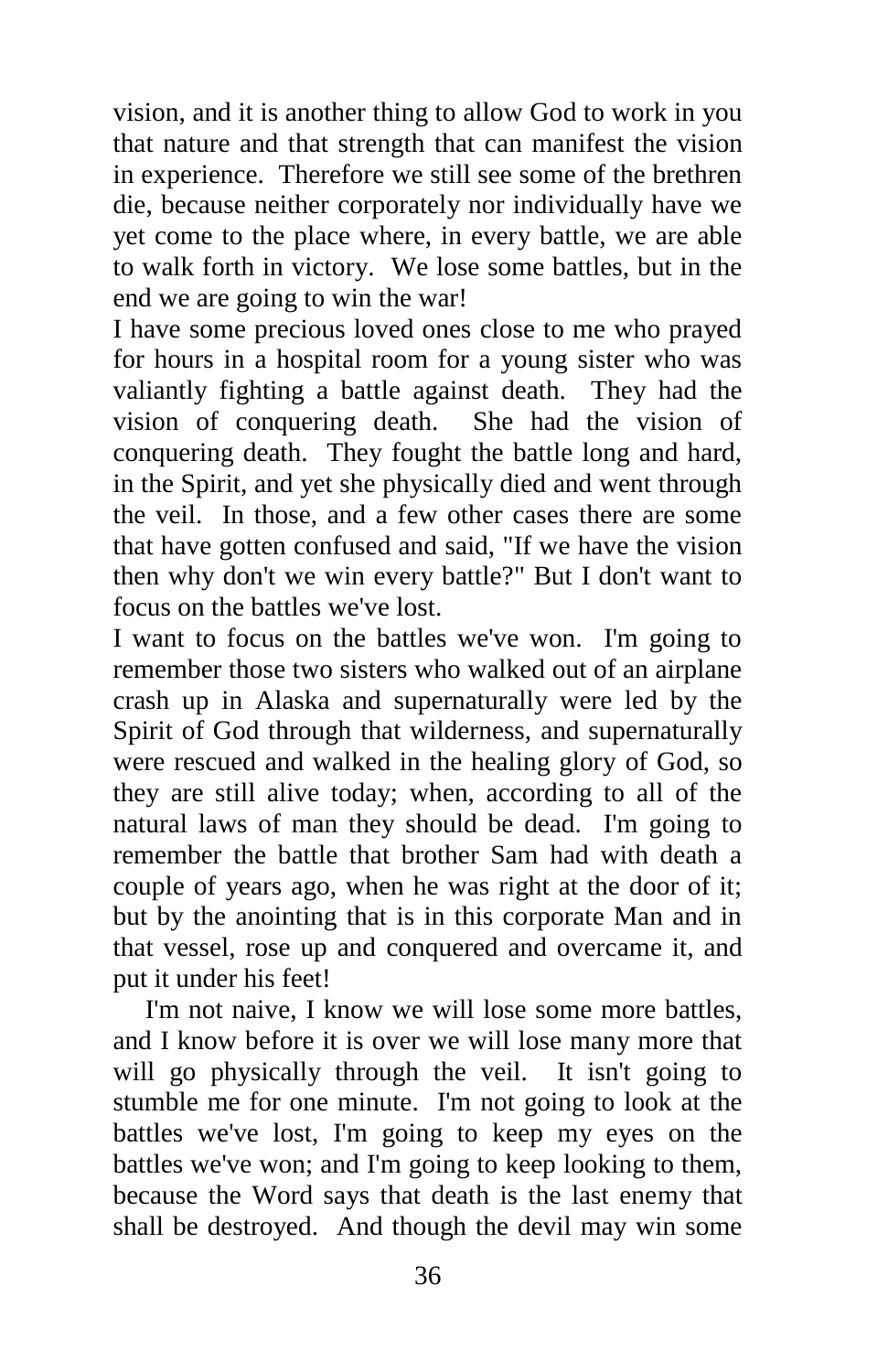battles, in the end we'll win this war! It will be won, not through any one man's individual anointing, but through that nature of the Anointed One coming forth in this corporate, many-membered Man.

Let's read in Colossians 3:4, where it says: "When Christ, who is our life, shall appear, then shall ye also appear with him in glory." It doesn't say He is going to appear alone, but it says you're going to appear with Him. And in another scripture it says, ". . . and whom he justified, them he also glorified" (Romans 8:30), "....in bringing many sons unto glory" (Hebrews 2:10). Could it get any clearer than that. Now look in Colossians 3:1 1, where it says that if we come forth in this Body there is neither Greek nor Jew, circumcision nor uncircumcision, Barbarian, Scythian, bond nor free: but Christ is all, and in all." There is just the manifestation of a manymembered Man where Christ is all in all; not Christ up there in the heavens is all, but it says Christ is all in all in a corporate many-membered Man that shall appear with Him in glory.

In Colossians 1.27, Paul talks of a great mystery that was unveiled to him during that desert-dealing in Arabia, and he says what was made known to him was the mystery, in verse twenty-six, which has been hid from ages and from generations, but now is made manifest to his saints, to whom God would make known what is the riches of the glory of this mystery among the Gentiles, which is Christ. Not Christ isolated from His manymembered Body up there, but Christ in you the hope of glory.

'The fundamentalist Church, they've run around for years saying, "Christ is the answer," and they mean by that that Jesus Christ as an individual man up in the heavens is going to come back and either rapture it or do it all Himself; that He, isolated from us, is the answer. But that is not what the Word says; the Word doesn't say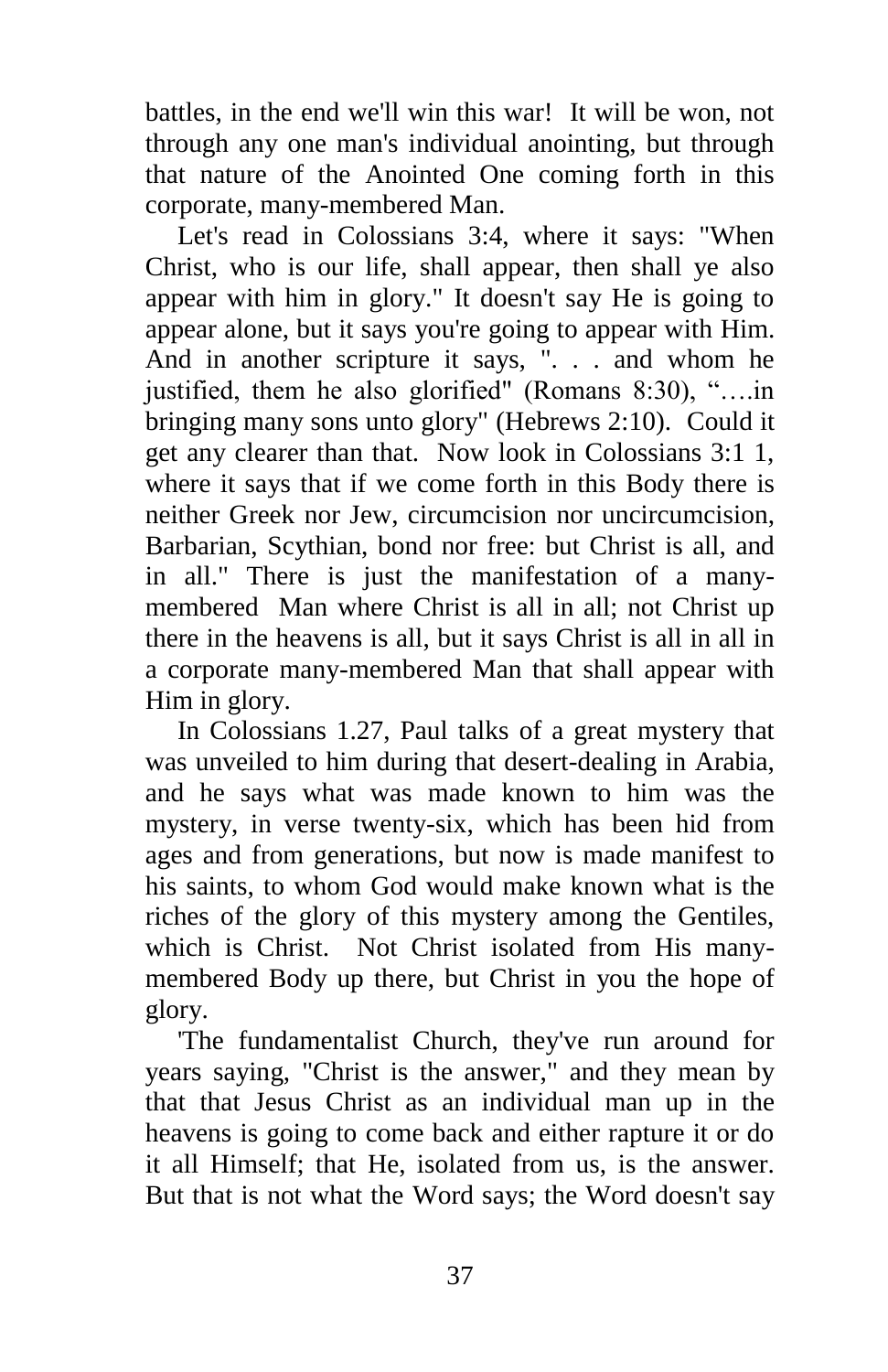out there is the answer, it says the hope of glory is Christ in you**,** Christ in a many-membered Man.

The Liberals say the answer is you in your old nature, apart from Christ. All we have to do is get a good social program and straighten out the world; but they can't understand the revelation that has been preached here that you in your old nature are nothing but a carnal, fallen, bound up beast. Therefore, you, apart from Him, are not the answer, and He, apart from you, is not the answer; but the hope of glory is Him in His many-membered Body: Christ in you! It is all right there in the plain, clear, teaching of the letter of the Word.

One last scripture: 11 Corinthians 11:4. What we want to focus on is verse four, but we want to take a minute to give you the context. Paul wrote to the Corinthian Church, and he said, "Would to God ye could bear with me a little in my folly; and indeed bear with me, for I am jealous over you with a godly jealousy; for I have espoused you to one husband, that I may present you as a chaste virgin to Christ, but I fear, lest by any means, as the serpent beguiled Eve through his subtlety, so your minds should be corrupted from the simplicity that is in Christ."

I am fully aware that there are those that run around and say that this end-time ministry with his deep revelation is going to corrupt the simplicity that is in Christ. No! These truths we've shown you of Him coming forth in His many-membered Man, they are the simplicity of Christ, and we find them in the plain teaching of the letter of the Word. Yet the old order system does not preach it whatsoever, because-they have made the Word of God of none effect by their Babylonish traditions; and it is they who have corrupted the simplicity that is ours in Christ.

"For if he that cometh preacheth another Jesus, whom we have not preached, or if ye receive another spirit, which ye have not received, or another gospel, which ye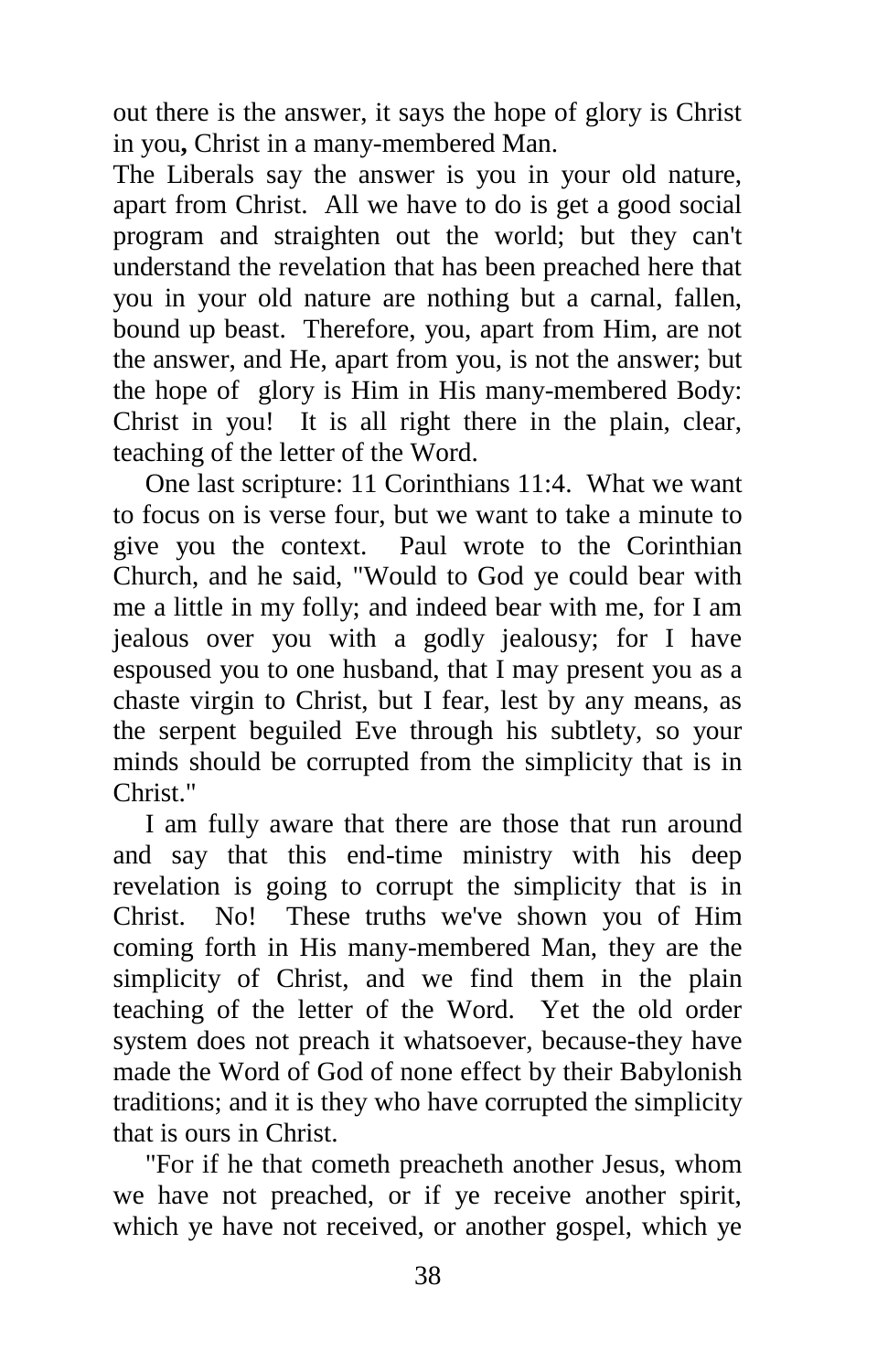have not accepted, ye might well bear with him." He wrote to the Church in Corinth, and he said, "I hope you'll bear with me in a little bit of foolishness," because he was, later on, just about to boast of the unique nature of the father-apostolic relationship that he had had to them. He said, "I have a godly jealousy over you." He had a special, godly compassion, for it was the anointing - the apostolic anointing, through him, that fathered the Corinthian Church in Christ. I thank God that He has raised up, not just an individual father, but a corporate father-ministry; and when they stand behind this pulpitplatform, when they exhort you, and plead to you, and unveil the Word to you**,** when they warn you to stay under your covering, if you've got an ounce of discernment you'll know that what is coming forth through them is a pure compassion, because that father-nature in them has a godly jealousy for you!

He said, "I want to present you as a chaste virgin to Christ, but I'm concerned about something. I fear that in the same way that the serpent beguiled Eve through his subtlety, that there are those who are going to come your way to visit the Church in Corinth, and they are going to minister under another spirit than the Holy Spirit that made these truths real to you; and they are going to bring you another gospel than the gospel that you witnessed in the beginning; and they are even going to preach another Jesus, using the word, "J-E-S-U-S," but it's another Jesus than the one we have preached.

Not to embarrass anybody, but to make something clear, there was a group of brethren in the Body that some months ago had a ministry who has moved in our midst in an anointed ministry and whom we love. This ministry began to preach the Word to them, but he also began to gather together the elders and various Body-members in a little circle over here and a little circle over there. He began to speak against that Word that had been made real to them in the past, and to point out the various ways in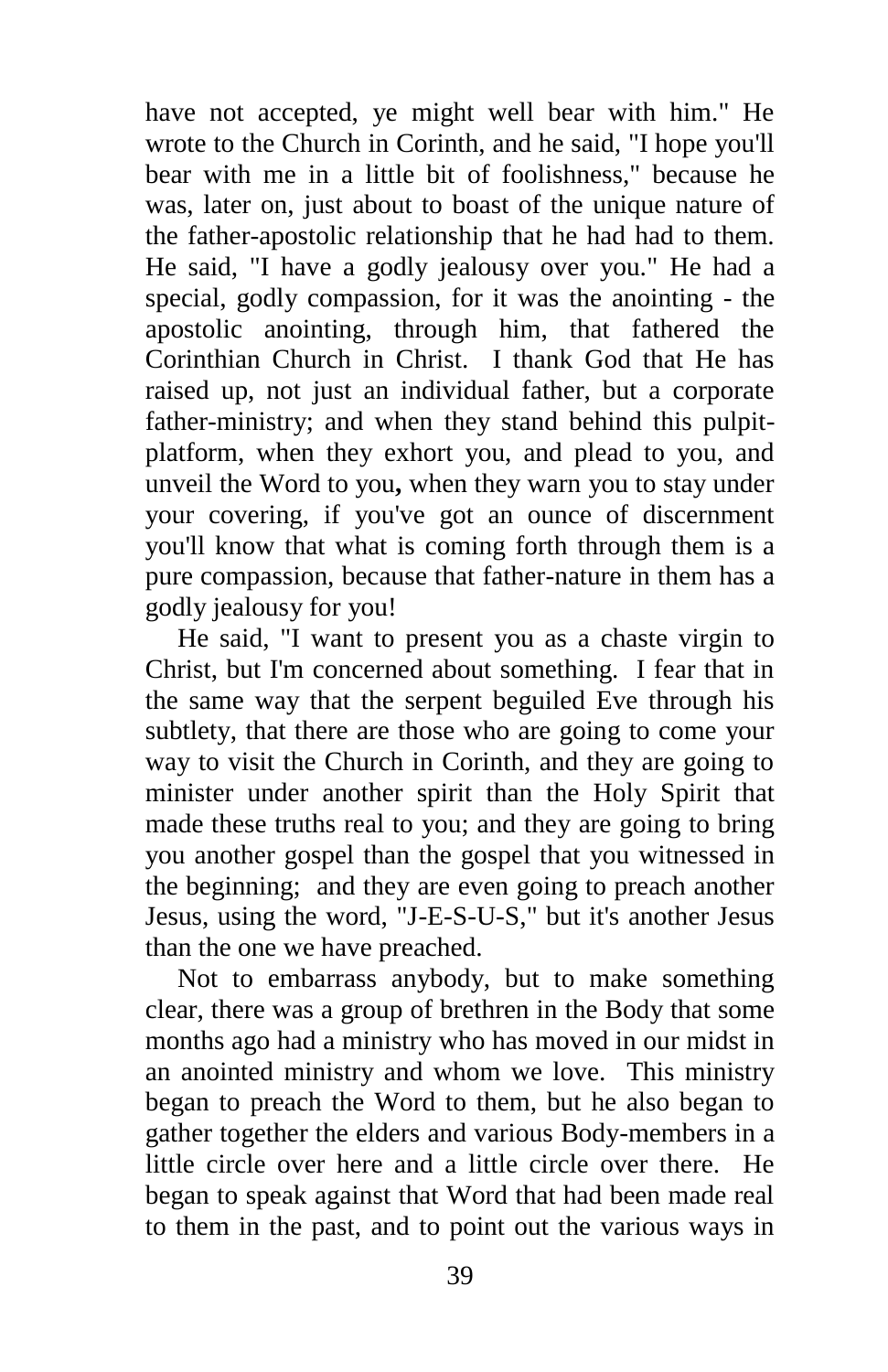which the move of God was in error. He was moving in a spirit which they were not, at that point, stable and mature enough to discern, and soon they began to be influenced by everything he was saying. By the time he had left town two of those elders had absolutely been taken by his viewpoint. Then, just a few weeks after that, God sent a father-ministry through that same group of brethren. When this father-ministry landed at the airport and from there called the brethren in this town he got a rather cold reception from the one elder, and was given the number of a different elder. He was told, "Maybe he can pick you up." He called that elder and he came to the airport to get him. Right away this brother was able to discern that something was wrong, but he didn't say anything. He just shared Christ as they fellowshipped together in the car, on the way to the Body-meeting. That night, he prayed before the meeting, and God said, "You just minister the word I've given you; don't try to preach to the situation." So he just got up and taught, and in the middle of his word one of those elders burst out in tears, and was broken before his very eyes. Later, when the service was over, that elder came to him and he said, "Brother, this other man came through and he began to open up the Bible and give us scripture after scripture allegedly proving that all of the father-ministry are deceived and the whole move of God is in error."

And he added, "We sat there, and the next thing I knew, I was swallowing up his arguments," because some don't understand that this is not just an operation of the natural intellect, but there is a spirit, a giant spirit in operation; and it is a war that you're in. He said, "Soon we had accepted everything he told us and suddenly I found myself not desiring to go to the wilderness anymore –deciding that message was a deception -- I found myself no longer respecting any of the ministry in this move of God. I decided the whole thing was a deception; but there was one thing that bothered me: I could not pray. I would